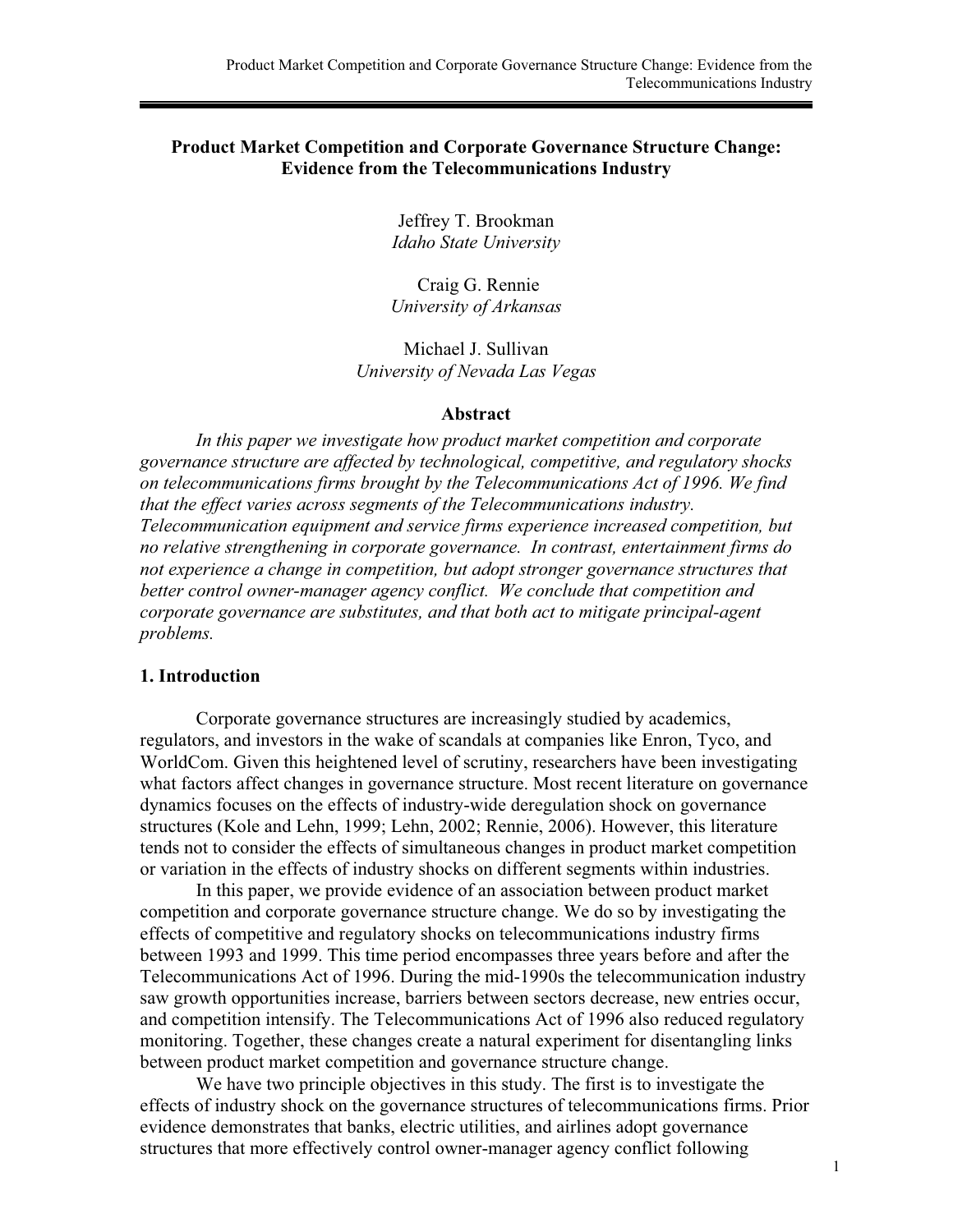deregulation (Crawford, Ezzell, and Miles, 1995; Hubbard and Palia, 1995; Bryan and Hwang 1997; Bryan, Hwang, and Lilien, 1999; Kole and Lehn, 1999; Rennie, 2006). Our second objective is to investigate whether governance structure changes for different segments of the telecommunications industry depend on the amount of change in their product market competition. Harris and Kraft (1997) and Larson and Mudd (1999) suggest deregulation may increase competition among only some industry segments. Thus, study of a particular industry without specifically considering its different segments may conceal the presence of substantive change in corporate governance structure for specific segments.

We find that product market competition increases for telecommunications firms after 1996. In addition, we find that corporate governance appears to strengthen as the average proportion of CEO pay in options increase 11.4 percent and the size of a company's board decrease 8.6 percent. However, since these shifts are similar to those that occur for our matched sample of industrial firms, we cannot conclude that deregulation leads to improved firm governance. Upon further investigation, we find that various industry segments respond differently to deregulation shock and associated changes in product market competition. In industry segments where competition increases after deregulation, governance structure shifts are similar to those that occur for our matched sample of industrial firms. In contrast, in industry segments where competition does not change after deregulation, firms tend to adopt comparatively better corporate governance structures. We conclude that product market competition substitutes, not only for regulatory monitoring, but also for governance structures, and that, industry shocks can have uneven effects upon the different segments that comprise an industry.

We contribute to the body of knowledge by finding a differential response by firms to deregulation. We show that telecommunication firms in less competitive segments adopt stronger governance structures than telecommunication firms in more competitive segments. These results provide additional information on the relation between competition and corporate governance structure. Some research shows competition complements strong firm governance (Januszewski, Koke and Winter, 2001; Grosfeld and Tressel, 2002; Karuna, 2008), whereas other research shows strong governance is most important in industries with less competition (Giroud and Mueller, 2007; Giroud and Mueller, 2008). The relation between corporate governance and competition is not clear and we provide additional evidence on this relation. Our research also builds on Kole and Lehn (1999) and Rennie (2006) who show the effects of deregulation shock on the governance of firms in the airline and electric utility industries. We document that various industry segments respond differently to deregulation shock, and to the associated changes in product market competition.

The rest of the paper is structured as follows. In Section 2 we discuss the telecommunication industry and corporate governance change, and present our testable hypotheses. Our sample selection and methodology is described in Section 3. In Section 4 we report empirical evidence on the effects of technological, competitive, and deregulation shocks on the governance structures of telecommunication firms. In Section 5 we document similar evidence across various segments of the telecommunication industry. We offer our conclusions in Section 6.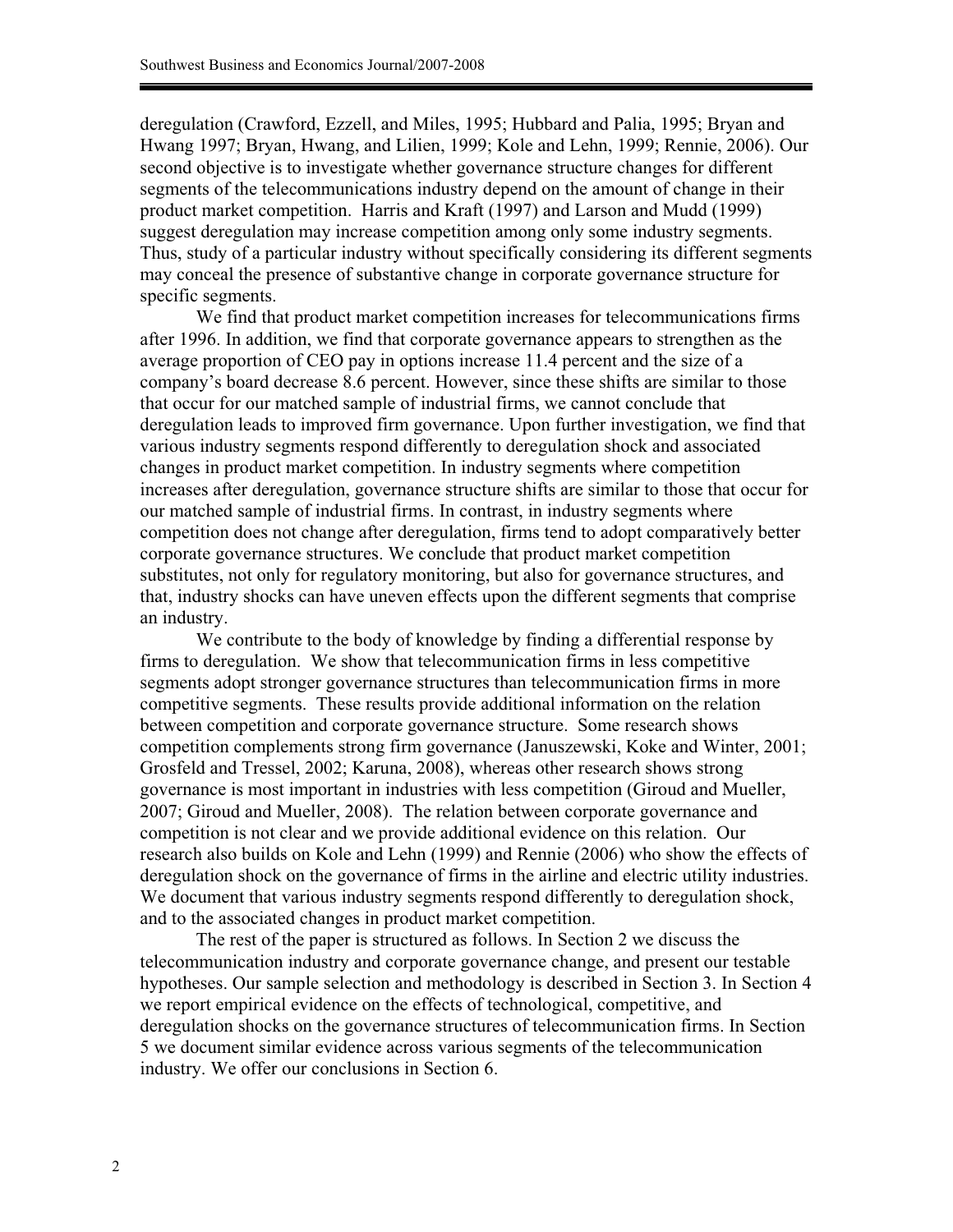## **2. The Telecommunication Industry, Governance Change, and Testable Hypotheses**

## **2.1. Background**

The Telecommunications Act of 1996 introduced partial deregulation into the telecommunications industry. This Act permitted telecommunications firms from one industry segment to compete with those from other segments. For example, radio and television broadcasters were permitted to own cable television systems. This Act also eliminated ownership restrictions and reduced regulatory oversight by the Federal Communications Commission. In addition, rate structures for cable operators were relaxed to promote competition and flexibility, and incentives were offered to encourage cable companies to compete with local telecommunications firms. Seven regional Bell telephone companies were permitted to market long distance telephone services, and long distance telephone firms and cable companies were allowed to compete with local telephone service providers.

The resulting industry shock from this deregulation obviously affected firms in the telecommunications industry. One such effect is on the governance structures of those firms [Rennie, 2006; Bryan, Hwang, and Lilian, 1999]. This is because technological or regulatory change that increases substitutability of product market goods or services, or lowers barriers to entry, may act to reduce industry concentration and thus increase product market competition. Jensen (1986) suggests product market competition may compel managers to act in value-enhancing ways to ensure their own survival. In this case, increased competition following technological or deregulation shock will affect owner-manager agency conflict, potentially substituting for regulatory monitoring or other governance structures that encourage managers to act in shareholder interests. In addition, Jensen and Meckling (1976) and Demsetz and Lehn (1985) suggest regulators monitor managers, thereby effectively substituting regulatory oversight for managerial monitoring by directors. This implies that less regulatory monitoring leads to increased firm governance structures to control owner-manager agency conflict. Smith and Watts (1992) hypothesize that regulation limits the growth opportunities of regulated firms, which in turn, simplifies managerial jobs and reduces the need for strong governance structures. In support, Joskow, Rose, and Wolfram (1996) show that regulators discourage the use of stock option grants for CEOs. Therefore, if deregulation leads to an increased use of stock options, owner-manager incentives will tend to be better aligned with the interests of shareholders. Conversely, Jensen and Meckling (1976) suggest product market competition does not affect agency conflict created by the separation of ownership and control. Based on this argument it may be suggested that changes in competition stemming from technological or deregulation shock should not affect governance structure.

The empirical evidence investigating the effects of deregulation on the governance structures of deregulating firms generally indicate that firms move towards better governance structures. Kole and Lehn (1999) find evidence that deregulating the airline industry resulted in more concentrated equity ownership, higher CEO pay and options, and smaller boards. Crawford, Ezzell, and Miles (1995), Hubbard and Palia (1995), Bryan and Hwang (1997), and Bryan, Hwang, and Lilien (1999) find evidence that deregulating firms adopt stronger governance structures. Lehn (2002) provides evidence suggesting telecommunications firms adopt stronger internal governance structures post-1996. However, none of these studies explicitly control for trends in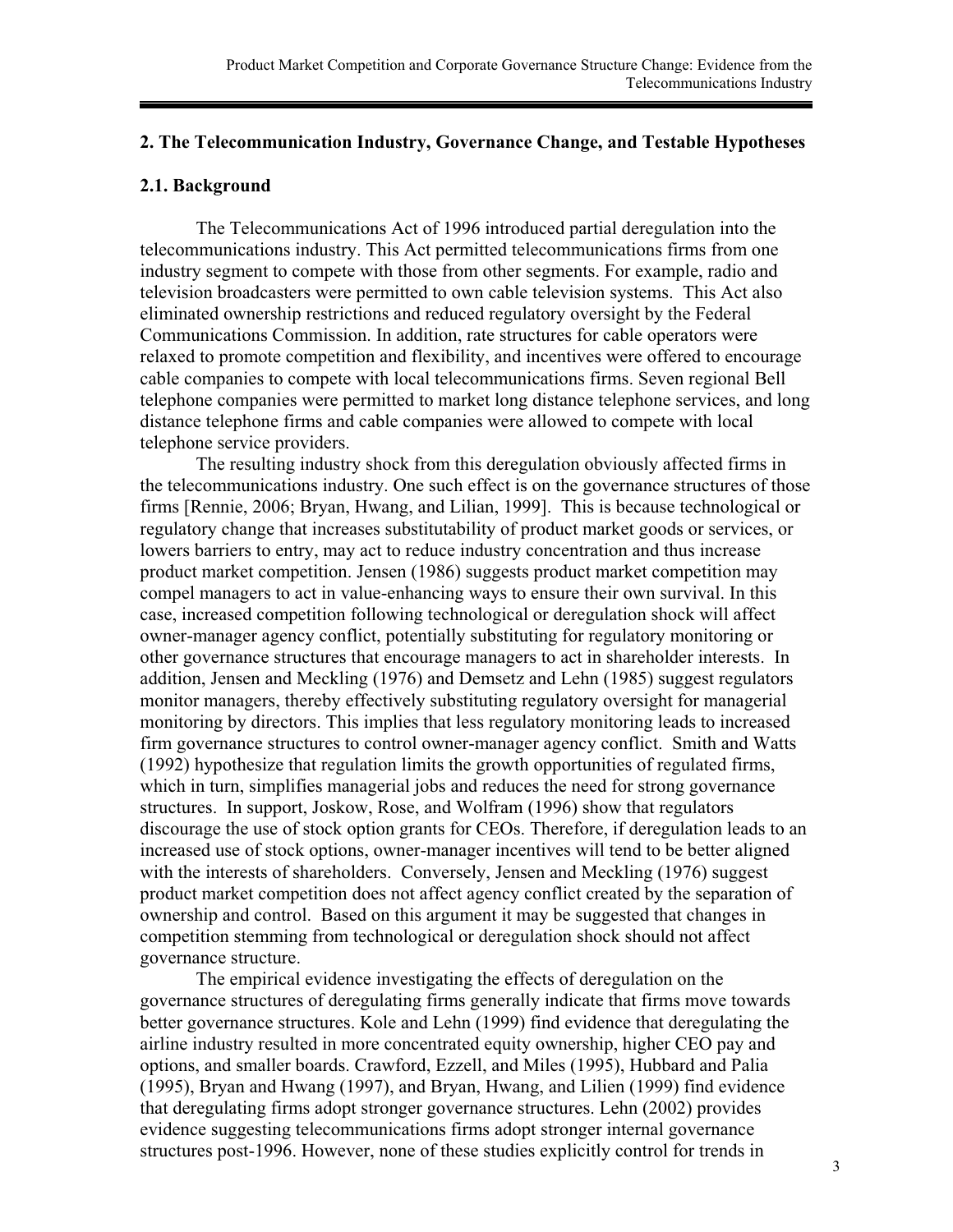governance that affect all firms, related changes in competition, or for the possibility that effects may vary by industry segment.

### **2.2 Testable Hypotheses**

In this paper, we extend current literature by examining the association between competition and the governance structures for firms in the telecommunications industry and its different segments, while controlling for secular trends among firms in the general economy. Consistent with Kole and Lehn (1999), Core, Holthausen, and Larcker (1999), Lehn (2002), and Rennie (2006), we define governance structure change in terms of changes in the ownership, executive compensation, and board structure characteristics of firms. As suggested by Jensen and Meckling (1976), Demsetz and Lehn (1985), Stulz (1990), and Himmelberg, Hubbard, and Palia (1999), managers bear a greater proportion of any costs associated with over-investment and under-investment problems as their proportions of equity ownership increase. Consequently, similar to Jensen and Murphy (1990) and Grosfeld and Tressel (2002), we interpret greater proportions of CEO ownership as evidence of a reduction in agency costs, and therefore, governance structures that better control owner-manager agency conflict. Furthermore, executive compensation has been shown to affect the principal-agent problem by compensating managers for job complexity, increased risk of termination, and by aligning manager's incentives to those of stockholders. Consistent with Jensen and Murphy (1990) and Kole and Lehn (1999), we view greater proportions of CEO stock option grants to total pay as evidence of governance structures that better align CEO and shareholder interests. Lastly, Fama and Jensen (1983), Weisbach (1988), Hermalin and Weisbach (1991), Jensen (1993), and Yermack (1996) suggest smaller boards, and boards with greater proportions of outside to total directors, are more effective at monitoring managers on behalf of shareholders. Therefore, we also examine board size and the proportion of outside to total directors.

We start by investigating the telecommunications industry in total. As such, we perceive three possibilities. First, if the effect of increased product market competition dominates that of reduced regulatory monitoring, governance structures will become relatively less effective at controlling owner-manager agency conflict. We describe this as the *product market competition dominance hypothesis*. In contrast, if reduced regulatory monitoring dominates, governance structures will become stronger. We refer to this as the *regulatory monitoring dominance hypothesis*. Alternatively, we acknowledge that increased product market competition may substitute for decreased regulation, in which case we would not expect to see any governance structure change. We refer to this as the *substitution hypothesis*.

Next, we test whether product market competition and corporate governance structure change vary by telecommunications industry segment. Harris and Kraft (1997) and Larson and Mudd (1999) suggest deregulation may increase competition among some industry segments but not others. Similarly, we expect reduced regulatory monitoring in some industry segments to be offset by increased competition, potentially leading to little or no net change in the governance structures of firms in these segments. Conversely, we expect the reduced monitoring in other industry segments to be accompanied by a less dramatic change in competition, in which case there will be increased need for governance structures of firms that better control owner-manager agency conflict. Accordingly, we test for evidence of the *product market competition*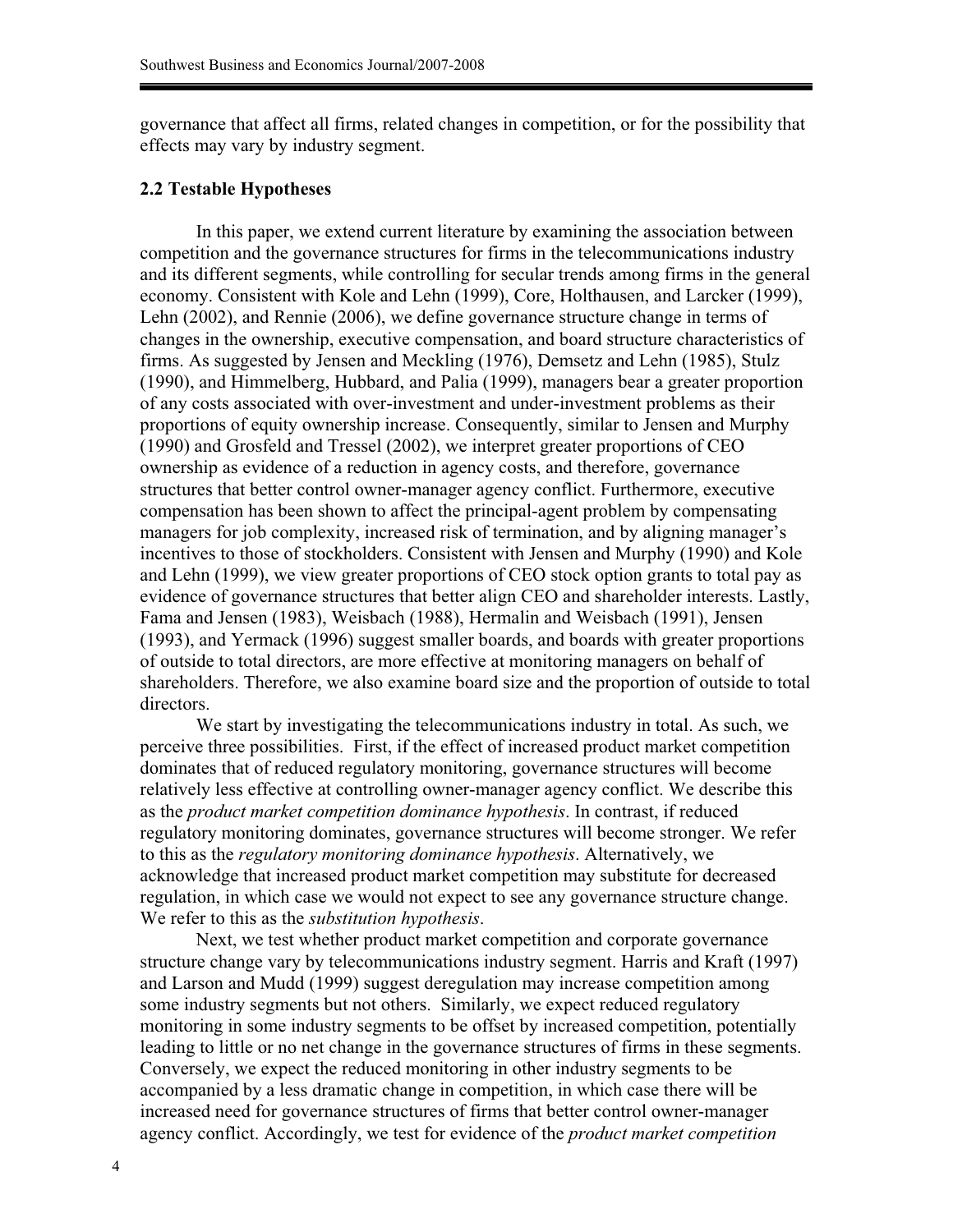*dominance hypothesis*, the *regulatory monitoring dominance hypothesis*, and the *substitution hypothesis* for various telecommunications industry segments.

# **3. Sample Selection and Methodology**

## **3.1. Sample Selection**

Our initial sample consists of all 93 publicly-traded telecommunications companies listed in *Value Line* between 1993 and 1999.<sup>1</sup> In Table 1 we present the *Value Line* definitions of telecommunication industry segments by Standard Industrial Classification (SIC) codes. After screening for available data on CRSP, Compustat, ExecuComp, and proxy statements our final sample consists of the 62 telecommunications firm-year observations for the pre-deregulation period (1993-1995), and 123 firm-year observations for the post-deregulation period (1997-1999). Our data requirements include financial and governance data for at least two years for each of the pre-deregulation and post-deregulation periods. The increase in observations between these periods reflects the dramatic increase in new entries into the telecommunications industry after the deregulation of 1996.

To control for contemporaneous trends among comparable industrial firms, such as those identified in Hubbard and Palia (1995), Kole and Lehn (1999), Milliron (2000), and Rennie (2006), we also construct a control sample of industrial firms. Following the procedure recommended by Barber and Lyon (1996) and Kothari and Warner (1997), we match by choosing firms with prior three-year average return on assets (ROA) within 10% of our sample firm and then select the industrial firm closest in size, as measured by the book value of total assets. Matching occurs for the first year each telecommunications firm enters the sample. To avoid survivorship bias, matched control firms are used only once. By following this procedure, we generate a control group of 62 firm-year observations for 1993-1995, and 123 for 1997-1999.

# **3.2 Methodology**

This paper employs a two-part study design corresponding to our two objectives. In the first model we investigate how changes in product market competition affects governance structure for firms in the telecommunications industry. This multivariate model controls for other factors that could affect changes in corporate governance, including fixed effects to control for firm invariant omitted variables.

(1) 
$$
Govchar_{it} = \beta_{0i} + \beta_1 Dereg_{it} + \beta_2 Dereg_{it} \times Telecom_{it} + \beta_3 Age_{it} + \beta_4 Age_{it}^2
$$
  
+  $\beta_5 Size_{it} + \beta_6 Lev_{it} + \beta_7 MTB_{it} + \varepsilon_{it}$ ,

The dependent variable, *Govchar<sub>it*</sub>, represents one of four governance characteristics; CEO ownership, CEO options proportion, board size, and outside directors. The independent variables include a deregulation indicator variable (*Deregit*), a

 $\overline{a}$ <sup>1</sup> Kole and Lehn (1999) compare governance structures of airlines with those of industrial firms and regulated utilities during the period 1971-1992, or 7 years before through 7 years after, and 7 years before through 14 years after, the Airline Deregulation Act of 1978. In this paper, we interpret medium- to longterm as 3 years before and 3 years after the Telecommunications Act of 1976. 5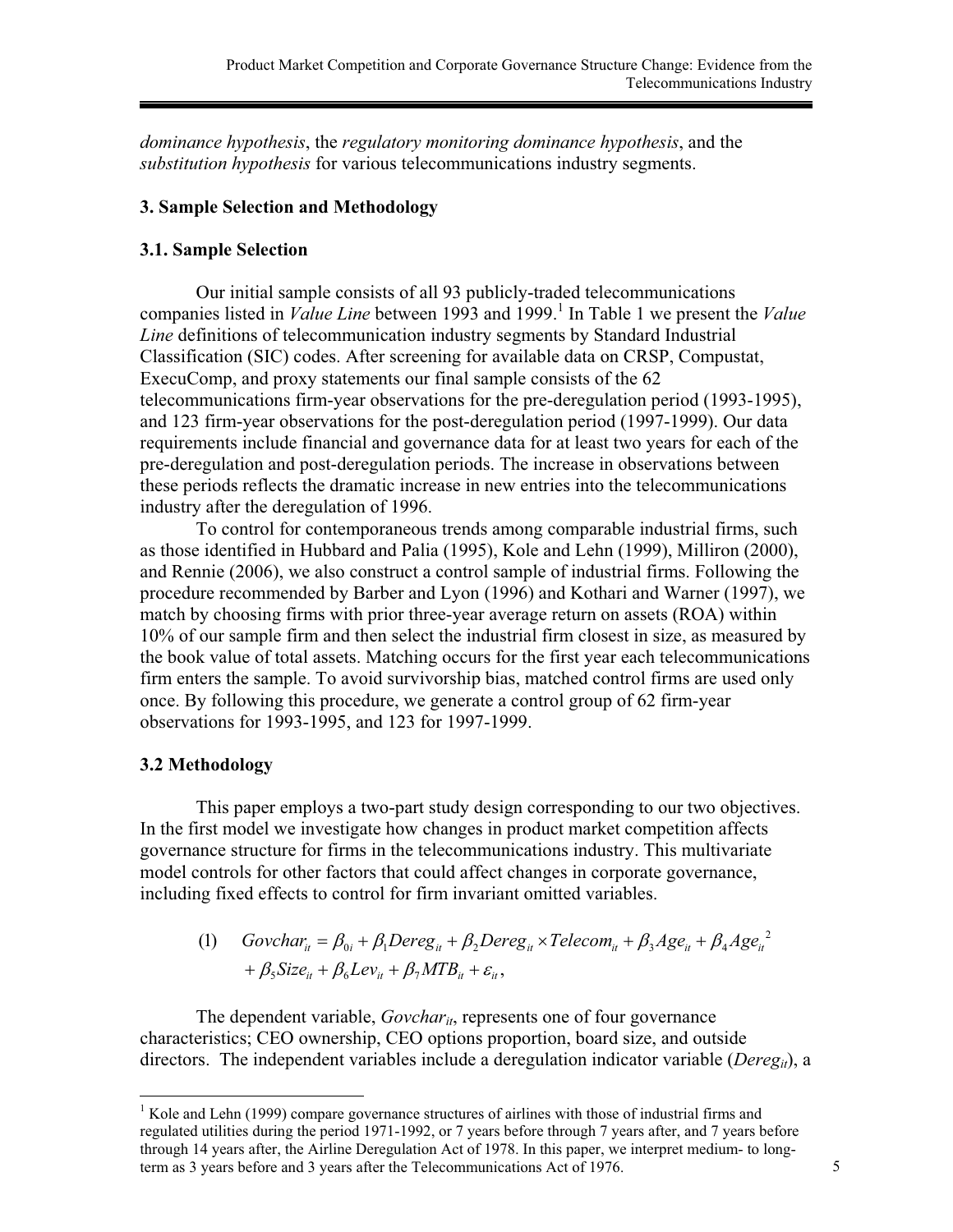telecommunications firm indicator variable (*Telecom<sub>it</sub>*), and the control variables CEO age ( $Age_{it}$ ), firm size (*Size<sub>it</sub>*), leverage ( $Lev_{it}$ ), and growth opportunities ( $MTB_{it}$ ) for firm *i* in year *t*. Controls for CEO age, firm size, leverage, and growth opportunities are included to control for previously established links between each of these variables and governance structure. The variables used in our analysis are defined in Table 2.

The sum of coefficients  $\beta_1 + \beta_2$  reflects governance characteristic change for telecommunications firms after deregulation. An F-test on the restriction,  $\beta_1 + \beta_2 = 0$ , identifies the significance of this change. The coefficient,  $\beta_2$ , reflects governance characteristic change for telecommunications firms adjusted for secular trends among matched industrial firms. We interpret increases in CEO ownership, the proportion of CEO pay in options, the proportion of outside directors on boards, and decreases in board size as evidence of governance structure changes that better control owner-manager agency conflict.

In the second model we investigate how changes in product market competition affects governance structure characteristics separately for three segments of the telecommunications industry. $^{2}$ 

(2) Govchar<sub>it</sub> = 
$$
\beta_{0i} + \beta_1
$$
Pereg<sub>it</sub> +  $\beta_2$ Dereg<sub>it</sub> × Ent<sub>it</sub> +  $\beta_3$ Dereg<sub>it</sub> × TE<sub>it</sub> +  $\beta_4$ Dereg<sub>it</sub> × TS<sub>it</sub>  
+  $\beta_5$ Age<sub>it</sub> +  $\beta_6$ Age<sub>it</sub><sup>2</sup> +  $\beta_7$ Size<sub>it</sub> +  $\beta_8$ Lev<sub>it</sub> +  $\beta_9$ MTB<sub>it</sub> +  $\varepsilon_i$ ,

For model (2),  $Ent_{it}$ ,  $TE_{it}$ , and  $TS_{it}$  are indicator variables equal to one if the firmyear observation is in the entertainment, equipment, or service segments of the telecommunications industry, and where other variables are defined previously. The sums of coefficients  $\beta_1+\beta_2=0$ ,  $\beta_1+\beta_3=0$ , and  $\beta_1+\beta_4=0$  reflect governance characteristic change for entertainment, equipment, or service segment firms. F-tests on the restrictions  $\beta_1+\beta_2=0$ ,  $\beta_1+\beta_3=0$ , and  $\beta_1+\beta_4=0$  identify the statistical significance of these changes. The coefficients,  $\beta_2$ ,  $\beta_3$ , and  $\beta_4$ , reflect governance structure characteristic change for entertainment, equipment, or service segment firms after controlling for secular trends among industrial firms.

#### **4. Telecommunications Industry Evidence**

The univariate evidence indicates that product market competition increases for both the sample of telecommunications firms and for the matched sample of industrial firms. In Figure 1 we find that product market competition increases for telecommunications and industrial firms between 1993 and 1999. Specifically, Figure 1 shows a trend toward a lower Herfindahl Hirschman index of industry concentration both for telecommunications and industrial firms.<sup>3</sup> We interpret reduced industry concentration as evidence of increased product market competition among both groups of firms.

<sup>&</sup>lt;sup>2</sup> As shown in Table 1, there are six telecommunications industry segments: cable, entertainment, equipment, services, wireless network, and other. Insufficient data pre-1996 firms in the cable and wireless network industry segments in our study. However, we find evidence of differences between the entertainment segment and the equipment and services segments, and conclude that our study design is capable of demonstrating that differences in industry shock across segments are associated with differences in corporate governance structure change.

<sup>&</sup>lt;sup>3</sup> Herfindahl Hirschman Index is measured as the sum of the squared market shares for each firm in the telecommunications industry, for comparable industrial firms, or for each sector in the telecommunications

<sup>6</sup> industry, as applicable.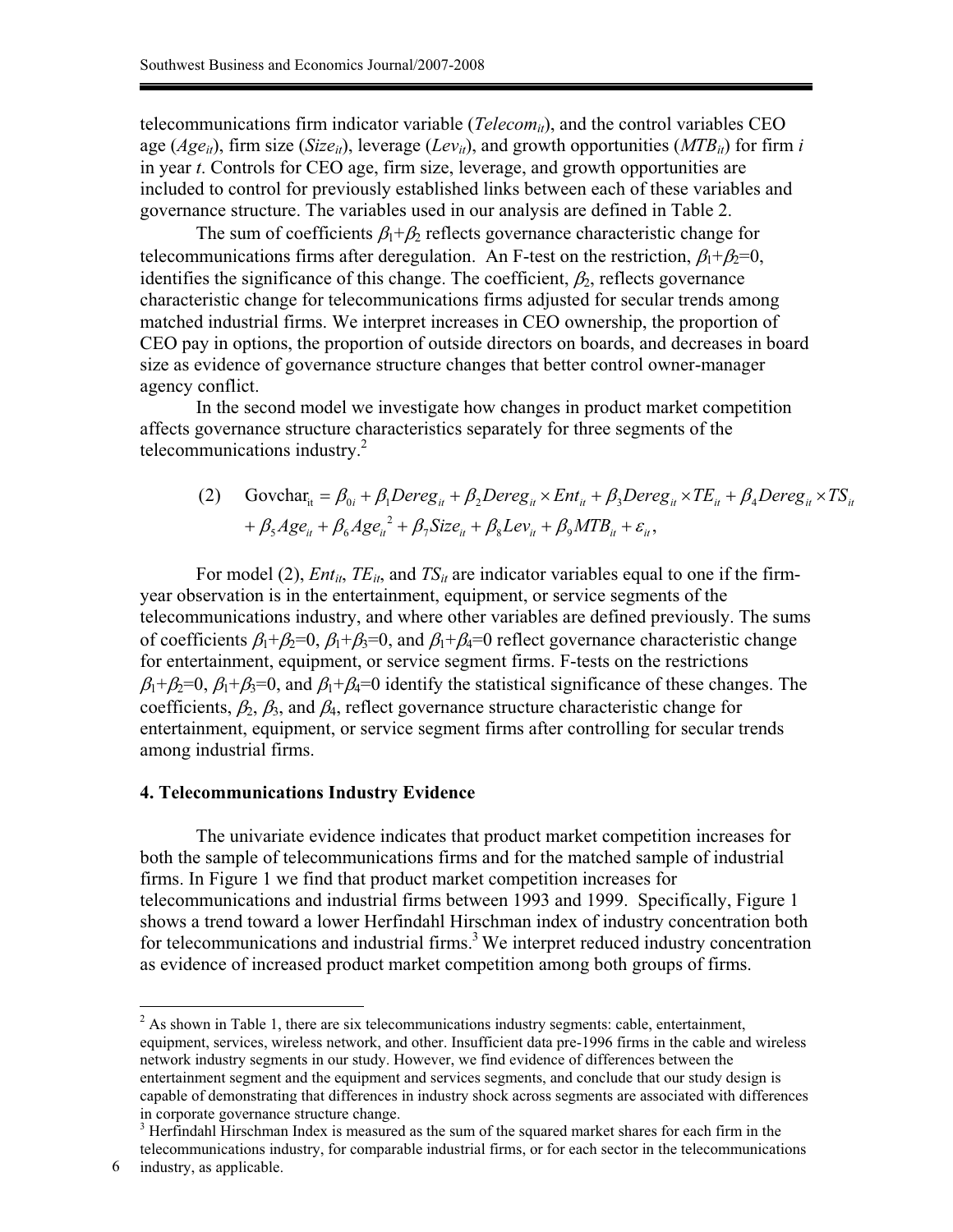We also find changes occur in the financial and governance structure characteristics of the sample firms between the pre-deregulation and post-deregulation periods. As shown in Table 3, Panel A, governance structure characteristics of both the sample of telecommunications firms and the matched sample of industrial firms changes during the 1990s. Stock ownership increases and board size decreases for both telecommunication and industrial firm CEOs. However, we find that CEO total pay, options grants, and the proportion of pay made up of options increase significantly after deregulation for the sample of telecommunications firms, but are unchanged for the matched sample. In sum, univariate evidence suggests a strengthening in governance structure characteristics for both telecommunication and industrial firms.

Summary statistics reported in Table 3, Panel B, also indicate that changes occur in the financial characteristics of telecommunications and industrial firms after deregulation. Both sets of firms realize an increase in size, increased leverage, and greater growth opportunities. However, the increase in firm size and growth opportunities are significantly greater for telecommunications firms. This highlights the acceleration of business opportunities for telecommunications firms due to deregulation.

We report multivariate, fixed effects evidence in Table 4. Consistent with the *regulatory monitoring domination hypothesis* we find evidence that telecommunication firms adopt governance structures that better control owner-manager agency conflict after deregulation. Specifically, in Column 2 we find that the proportion of CEO pay from option grants increases by 11.4 percent  $(\beta_1 + \beta_2 = 0.114, p = 0.037)$ . Similarly, the board size regression reported in Column 3 indicates telecommunications firms reduce the size of their boards by 8.6 percent after deregulation ( $\beta_1 + \beta_2 = -0.086$ , p = 0.008).

However, we do not find an incremental increase for telecommunication firms above that for industrial firms. The coefficient,  $\beta_2$ , reflects governance characteristic change for telecommunications firms adjusted for matched industrial firms. In Columns 2 and 3, the  $\beta_2$  coefficients are not statistically significant. Moreover, it can be suggested based on evidence in Column 1 that CEO ownership increases for industrial firms after deregulation ( $\beta_1 = 0.018$ , t = 3.81), but not for telecommunication firms ( $\beta_1 + \beta_2 = 0.004$ , p = 0.498). Telecommunication firms have marginally less ownership ( $\beta$  = -0.014, t = -2.33) than industrial firms after deregulation. Also, it is shown in Column 4 there is a higher proportion of outside directors for industrial firms ( $\beta_1$  = 0.034, t = 2.30), but not for telecommunication firms  $(\beta_1+\beta_2 = -0.010, p = 0.551)$ .

In sum, the results in Table 4 suggest telecommunications firms tend to adopt governance structures that better mitigate principal-agent problems after deregulation, but do not keep pace with secular trends toward even stronger governance structures among comparable industrial firms. This finding is consistent with the *product market competition dominance hypothesis*, where increased competition dominates reduced regulatory monitoring. However, we acknowledge that the variation in the effects of industry shock among different industry segments may be a factor. This issue is investigated in the next section.

## **5. Telecommunications Industry Segment Evidence**

We present univariate evidence for three segments in the telecommunications industry, equipment, service, and entertainment in Figure 2 and Table 5. In Figure 2 we see that product market competition increases for equipment and service firms, but remains relatively unchanged for entertainment firms. To assess the statistical  $7$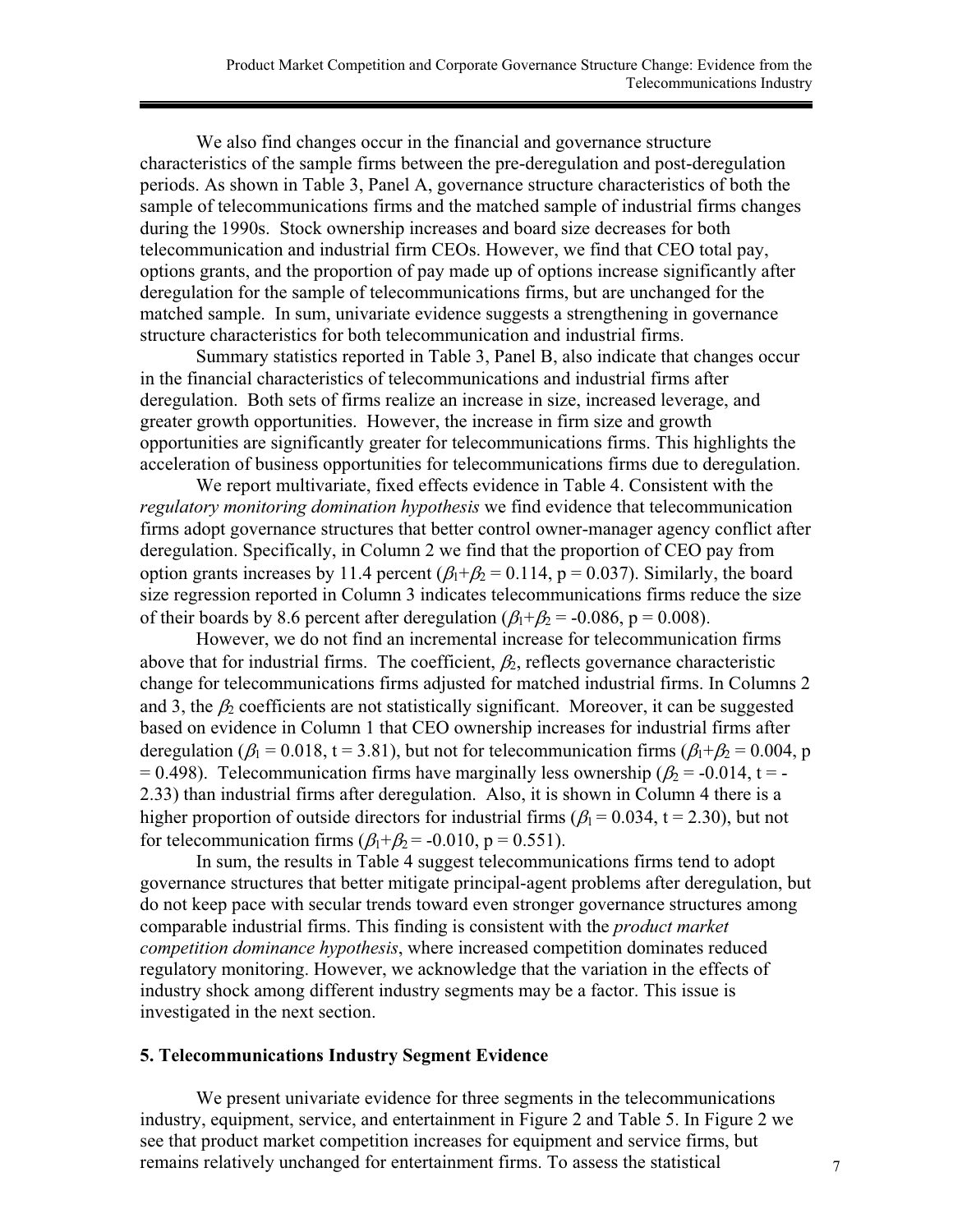significance of changes in competition between industry segments, we perform Wilcoxon rank sum tests on the Herfindahl Hirschman Index of industry concentration for each year. The median Herfindahl Hirschman Index decreases for equipment and service firms, suggesting product market competition increases for these industry segments. Results for entertainment firms suggest that product market competition does not change for this industry segment.

In Table 5, Panel A we find that stock ownership increases for entertainment and equipment firms after deregulation. Moreover, there is a higher proportion of CEO options for equipment and service firms. This evidence suggests the adoption of stronger corporate governance structures by firms in all three industry segments. However, increased ownership dominates for entertainment firms, while increased option use dominates for equipment and service firms. As shown in Table 5, Panel B, financial characteristics of telecommunications firms also vary by industry segment. Firm size and growth opportunities tend to increase for entertainment and service firms, whereas leverage and ROA tend to increase for equipment firms.

In Table 5, Column 1 we find evidence of a marked increase in CEO ownership for entertainment firms ( $\beta_1 + \beta_2 = 0.046$ , p = 0.001). Entertainment firms also have incrementally greater ownership than the sample of industrial firms ( $\beta_2 = 0.031$ , t = 2.95). These regression results suggest that entertainment firms increase CEO ownership by 3.1 percent more than industrial firms, resulting in a comparatively stronger governance structure. In comparison, equipment firms show lower ownership than industrial firms  $(\beta_3)$  $= -0.021$ ,  $t = -2.62$ ) suggesting weaker governance structure, at least with regard to CEO ownership. These results demonstrate that in an industry segment, namely entertainment, where product market competition does not increase, firms respond to deregulation by increasing CEO ownership. This is consistent with Giroud and Mueller (2007) who show that when firms adopt anti-takeover laws those firms in non competitive industries experience a drop in performance while firms in competitive industries do not. This result is also consistent with Januszewski, Koke and Winter (2001), and with Giroud and Mueller (2008) who show a positive relation between governance and firm performance in non competitive industries and a weaker relation in more competitive environments. For equipment firms the proportion of CEO pay in options in Column 2 increases by 17.2 percent ( $\beta_1 + \beta_2 = 0.172$ , p = 0.032), however, the proportion of outside directors in Column 4 declines. Consequently, it is not clear whether governance structure strengthens for equipment firms. Finally, for service firms we find in Column 3 that board size declines by 11.4%  $(\beta_1 + \beta_4 = -0.114, p = 0.013)$  consistent with more effective monitoring.

In sum, we find that only entertainment firms adopt governance structures that better control owner-manager agency conflict relative to comparable industrial firms. The only regression in Table 6 that has a statistically significant  $\beta_2$  coefficient is the CEO ownership regression. This is also the same industry segment that does not show an increase in competition. We note that industry shock in the telecommunications industry affects segments differently, and is accompanied by corresponding differences in corporate governance structure change. We conclude that competition impacts how an industry shock may affect how firms respond with changes in corporate governance. Product market competition may substitute not only for regulatory monitoring but also for governance structures.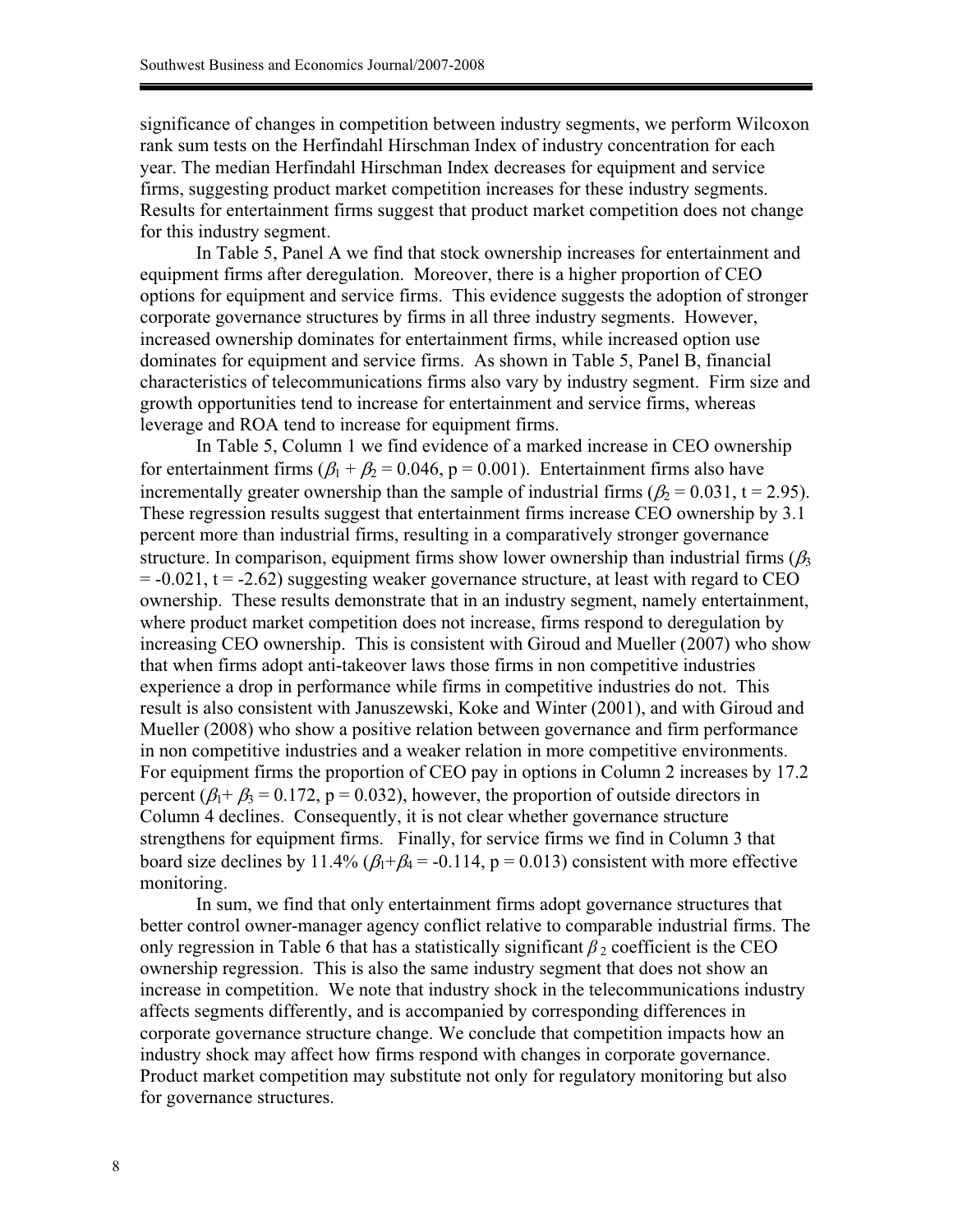## **6. Conclusions**

In this paper we investigate the association between product market competition and corporate governance structure change by documenting the effects of technological, competitive, and regulatory shock on telecommunications firms. In general, we find that telecommunications firms adopt governance structures that better control agency conflict, however these governance changes do not better control agency conflicts than those found for a control sample of industrial firms. However, we find that governance changes differ by industry segment and the competitive environment within that segment. For example, the equipment and service segment experience intensified competition in the aftermath of reduced regulatory monitoring, and correspondingly do not strengthen their governance structures relative to a matched sample of industrial firms. In contrast, entertainment segment firms experience reduced regulatory monitoring, but unchanged competition, and adopt stronger governance structures relative to the matched sample. We conclude that competition may substitute, not only for regulatory monitoring, but also for those corporate governance traits that mitigate owner-manager agency conflict.

These results have implications for understanding the relation between product market competition and governance structure change. Existing research on corporate governance dynamics focuses on the effects of deregulation shock on entire industries. A typical assumption is that deregulation leads to lower regulatory monitoring. However, prior studies do not consider the potential effects of contemporaneous changes in product market competition or the effects of variation in shocks across different segments that comprise an industry. Our paper shows that governance structures may respond to reductions in regulatory monitoring and corresponding changes in product market competition, and that various industry segments may be affected differently by shocks to that industry.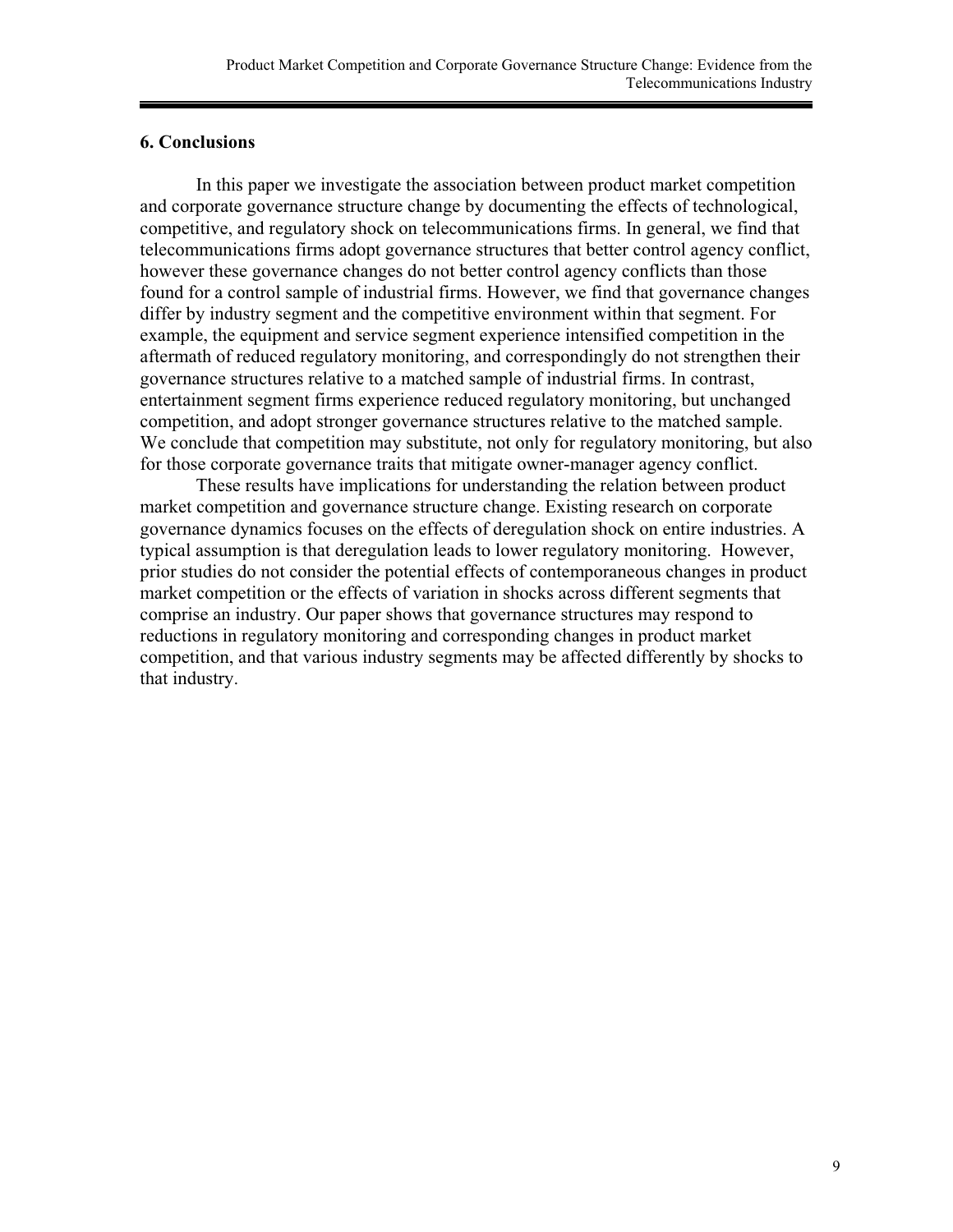## **References**

- Barber, B. and J. Lyon (1996), 'Detecting Abnormal Operating Performance: The Empirical Power and Specification of Test Statistics', *Journal of Financial Economics*, Vol.41, No.3 (July), pp. 359-399.
- Bryan, S.H. and L. Hwang (1997), 'CEO Compensation in a Regulatory Environment: An Analysis of the Electric Utility Industry', *Journal of Accounting, Auditing and Finance*, Vol.12, No.3 (Summer), pp. 223-251.
- Bryan, S.H., L. Hwang and S. Lilien (1999), 'The Change in Operating and Regulatory Environment and the CEO Compensation-performance Sensitivity: An Empirical Analysis of Electric Utilities', Working paper (City University of New York).
- Core, J., R. Holthausen and D. Larcker (1999), 'Corporate Governance, Chief Executive Officer Compensation, and Firm Performance', *Journal of Financial Economics*, Vol.51, No.3 (March), pp. 371-406.
- Crawford, A.J., J.R. Ezzell and J.A. Miles (1995), 'Bank CEO Pay-performance Relations and the Effects of Deregulation', *Journal of Business*, Vol.68, No.2 (April), pp. 231-256.
- Demsetz, H. and K. Lehn (1985), 'The Structure of Corporate Ownership: Causes and Consequences', *Journal of Political Economy*, Vol.93, No.6 (December), pp. 1155-1177.
- Fama, E. and M. Jensen (1983), 'Separation of Ownership and Control', *The Journal of Law and Economics*, Vol.26, No.2 (June), pp. 301-325.
- Giroud, X. and H.M. Mueller (2007), 'Does Corporate Governance Matter in Competitive Industries?', Working Paper (New York University).
- Giroud, X. and H.M. Mueller (2008), 'Corporate Governance, Product Market Competition, and Equity Prices' Working Paper (New York University).
- Grosfeld, I., and T. Tressel (2002), 'Competition, Corporate Governance: Substitutes or Complements? Evidence from the Warsaw Stock Exchange', *Economics of Transition*, Vol.10, No. 3 (November), pp. 525-551.
- Harris, R. and C. Kraft (1997), 'Meddling Through: Regulating Local Telephone Competition in the United States', *The Journal of Economic Perspectives*, Vol.11, No.4 (Fall), pp. 93-112.
- Hermalin, B. and M. Weisbach (1991), 'The Effects of Board Composition and Direct Incentives on Firm Performance', *Financial Management*, Vol.20, No.4 (Winter), pp. 101-112.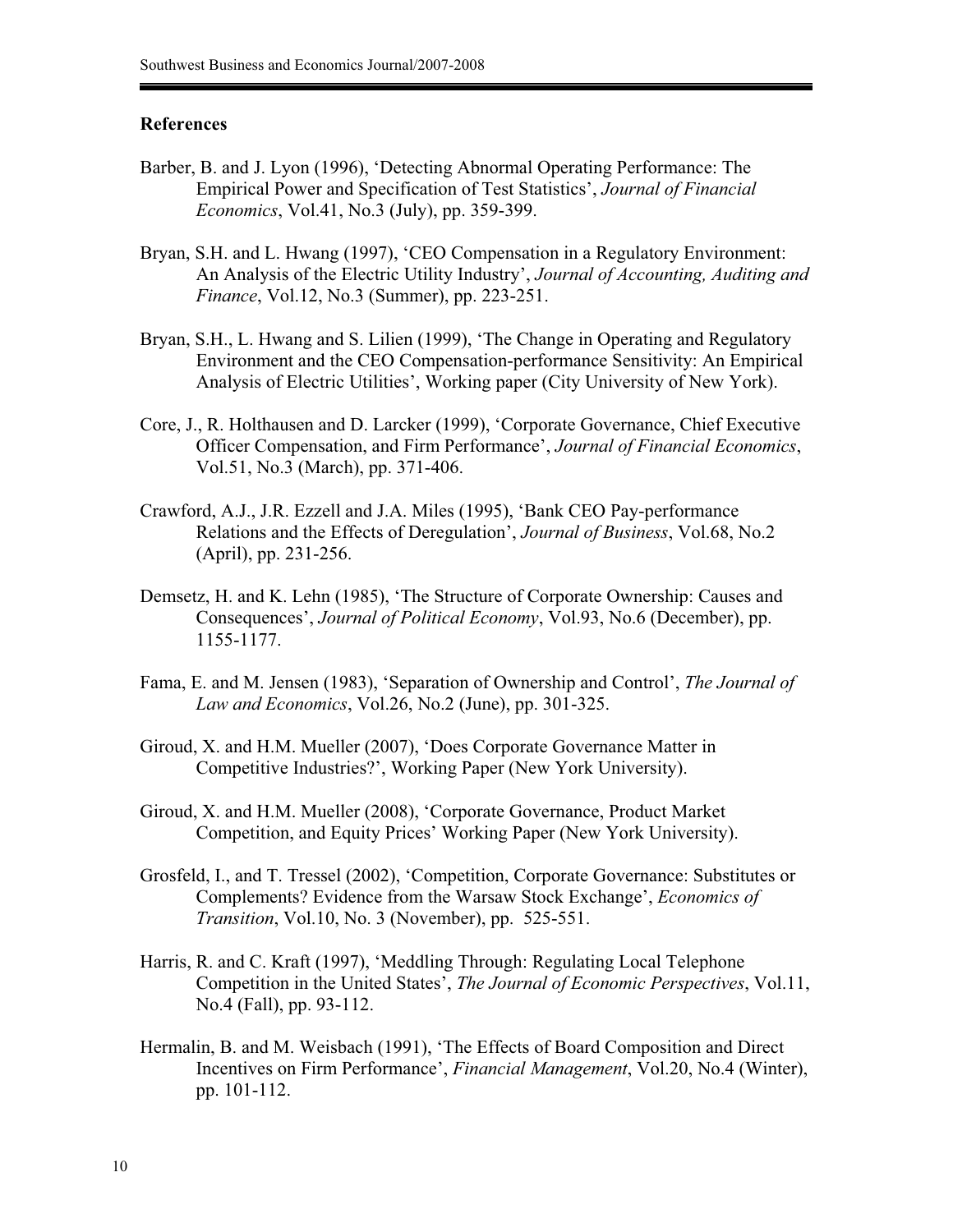- Himmelberg, C., R. Hubbard and D. Palia (1999), 'Understanding the Determinants of Managerial Ownership and the Link between Ownership and Performance', *Journal of Financial Economics*, Vol.53, No.3 (September), pp. 353-384.
- Hubbard, C. and D. Palia (1995), 'Executive Pay and Performance: Evidence from the U.S. Banking Industry', *Journal of Financial Economics*, Vol.39, No.1 (September), pp. 105-130.
- Januszewski, S. I., J.F. Koke and J.K. Winter (2002) 'Product market competition, corporate governance and firm performance: an empirical analysis for Germany', *Research in Economics, Vol* 56 No. 3 (September), pp. 299-332.
- Jensen, M. (1986), 'Agency Costs of Free Cash Flow, Corporate Finance, and Takeovers', *The American Economic Review*, Vol.76, No.2 (May), pp. 323-329.
- Jensen, M. (1993), 'Presidential Address: The Modern Industrial Revolution, Exit, and the Failure of Internal Control Systems', *The Journal of Finance*, Vol.48, No.3 (July), pp. 831-880.
- Jensen, M. and W. Meckling (1976), 'Theory of the Firm: Managerial Behavior, Agency Costs and Ownership Structure', *Journal of Financial Economics*, Vol.3, No.4 (October), pp. 305-360.
- Jensen, M. and K. Murphy (1990), 'Performance Pay and Top-management Incentives', *Journal of Political Economy*, Vol.98, No.2 (April), pp. 225-264.
- Joskow, P., N. Rose and C. Wolfram (1996), 'Political Constraints on Executive Compensation: Evidence from the Electric Utility Industry', *RAND Journal of Economics*, Vol.27, No.1 (Spring), pp. 165-182.
- Karuna, C. (2008), 'Industry Product Market Competition and Corporate Governance', Working Paper, Working Paper (University of California Irvine).
- Kole, S. and K. Lehn (1999), 'Deregulation and the Adaptation of Governance Structure: The Case of the U.S. Airline Industry', *Journal of Financial Economics*, Vol.52, No.1 (April), pp. 89-117.
- Kothari, S. and J. Warner (1997), 'Measuring Long-horizon Security Price Performance', *Journal of Financial Economics*, Vol.43, No.3 (May), pp. 301-339.
- Larson, A. and D. Mudd (1999), 'The Telecommunications Act of 1996 and Competition Policy: An Economic View in Hindsight', *Virginia Journal of Law and Technology*, Vol.4, No.1 (Spring), pp. 1522-1687.
- Lehn, K. (2002), 'Corporate Governance in the Deregulated Telecommunications Industry: Lessons from the Airline Industry', *Telecommunications Policy*, Vol.26, Nos.5-6 (June-July), pp. 225-242.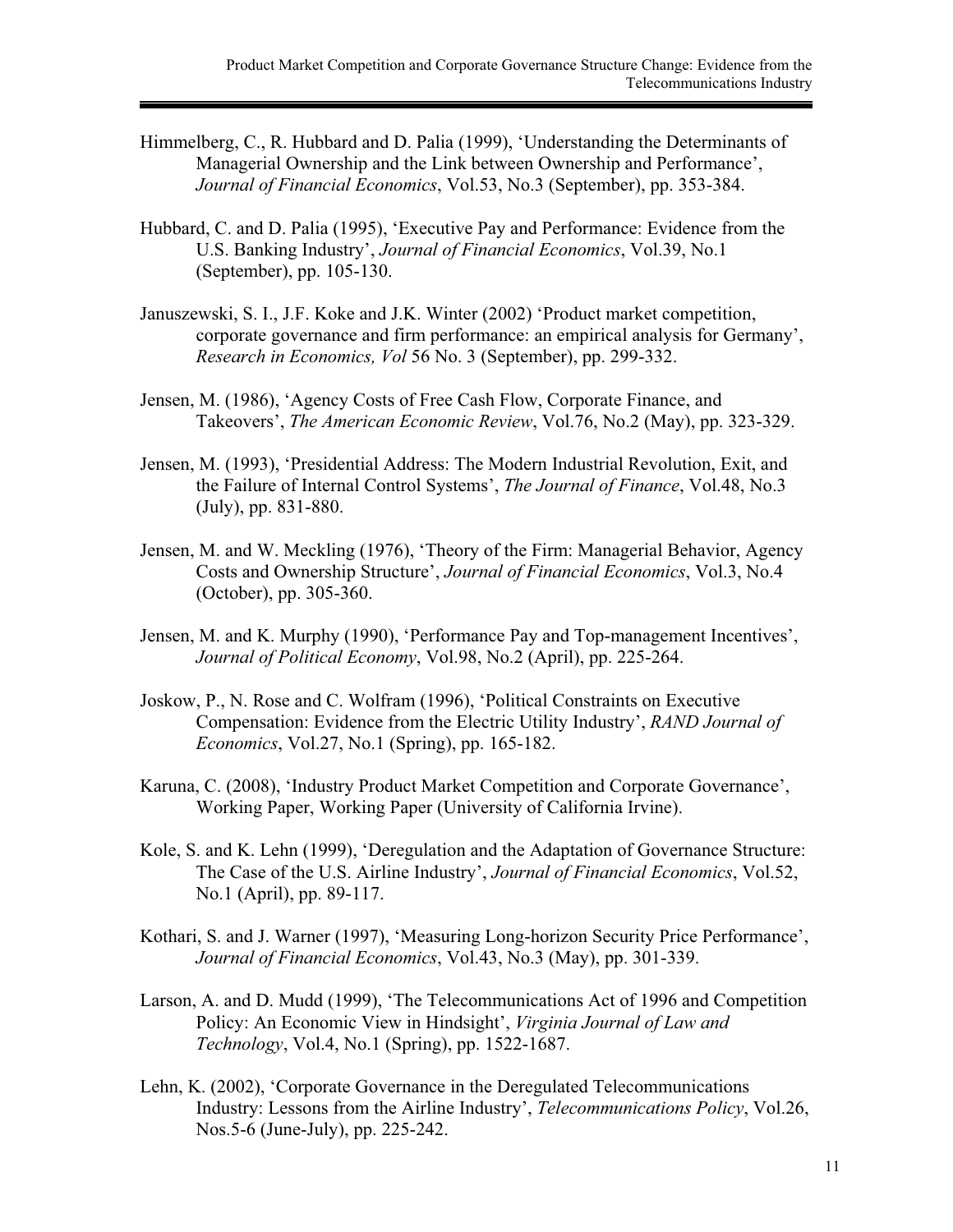- Milliron, J. (2000), 'Board of Director Incentive Alignment and the Design of Executive Compensation Contracts', Working Paper (University of Chicago).
- Rennie, C. (2006), 'Governance Structure Changes and Product Market Competition: Evidence from U.S. Electric Utility Deregulation', *The Journal of Business*, Vol.79, No.4 (July) pp. 1989-2017.
- Smith, C. and R. Watts (1992), 'The Investment Opportunity Set and Corporate Financing, Dividend, and Compensation Policies', *Journal of Financial Economics*, Vol.32, No.3 (December), pp. 263-292.
- Stulz, R. (1990), 'Managerial Discretion and Optimal Financing Policies', *Journal of Financial Economics*, Vol.26, No.1 (July), pp. 3-27.
- Weisbach, M. (1988), 'Outside Directors and CEO Turnover', *Journal of Financial Economics*, Vol.20, Nos.1/2 (January/March), pp. 431-460.
- Yermack, D. (1996), 'Higher Market Valuation of Companies with a Small Board of Directors', *Journal of Financial Economics*, Vol.40, No.2 (February), pp. 185- 211.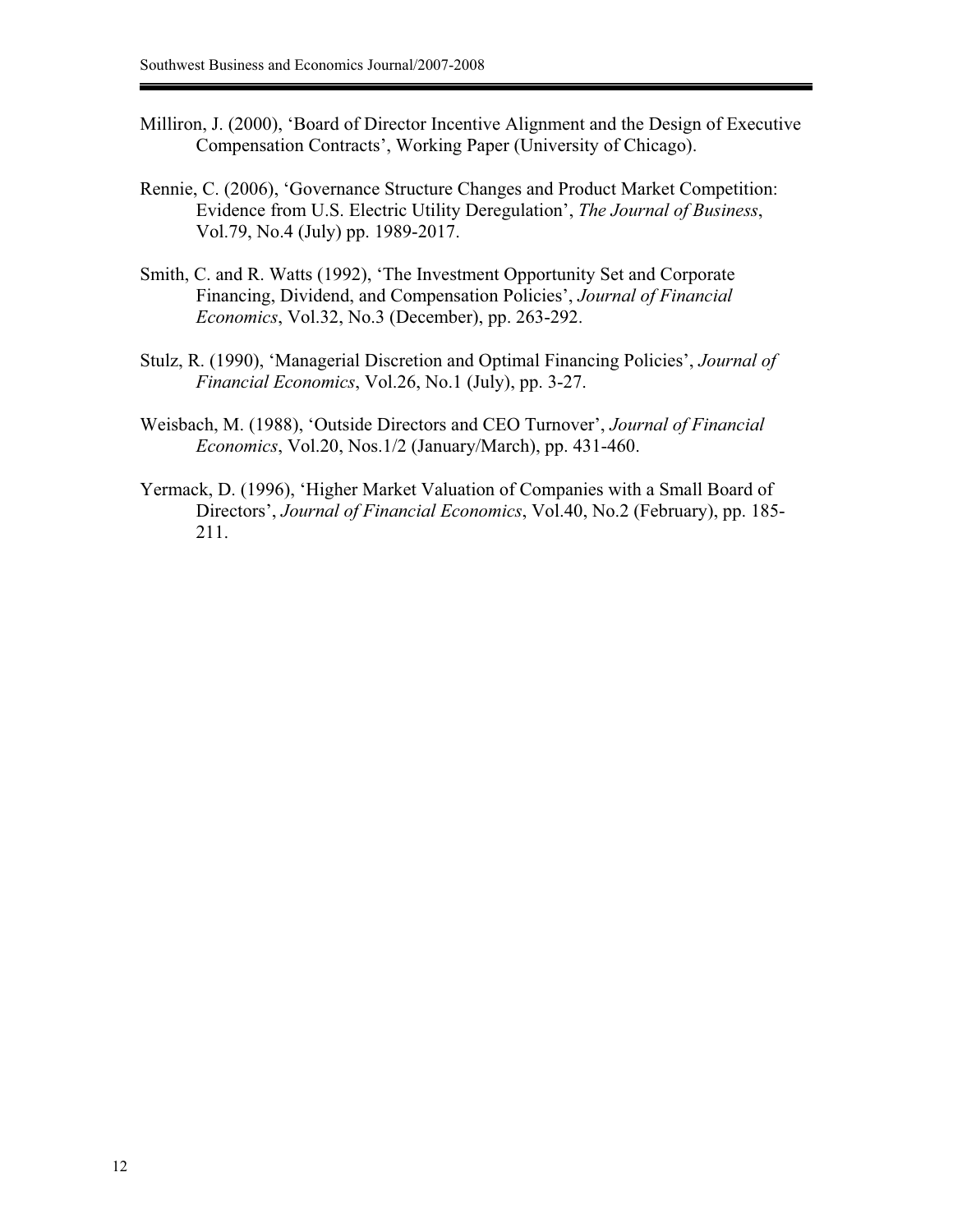Figure 1

Herfindahl Hirschman Index of Industry Concentration for Sample Telecommunications and Industrial Firms

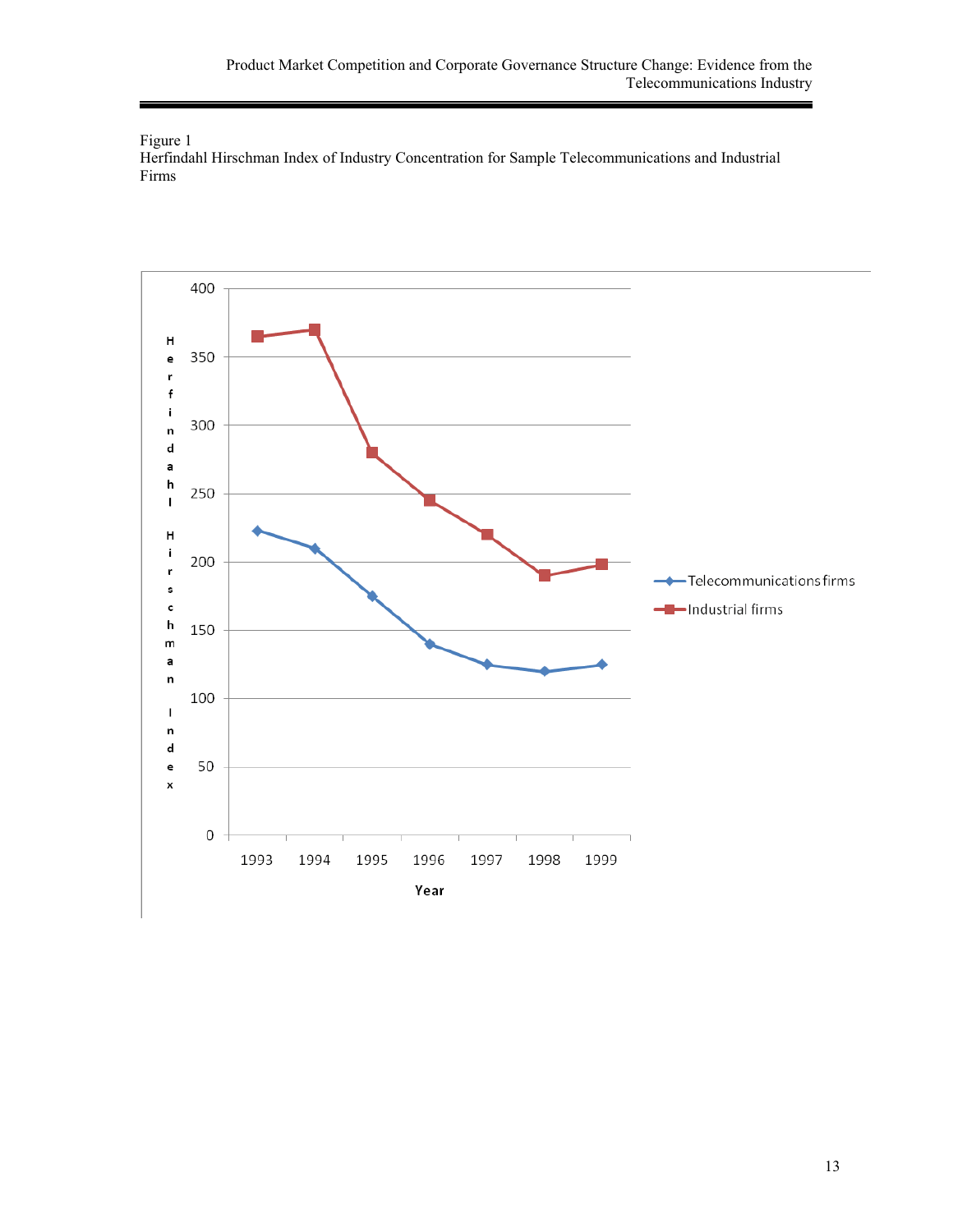## Figure 2

Herfindahl Hirschman Index of Industry Concentration for Entertainment, Equipment, and Service Industry Segment Firms

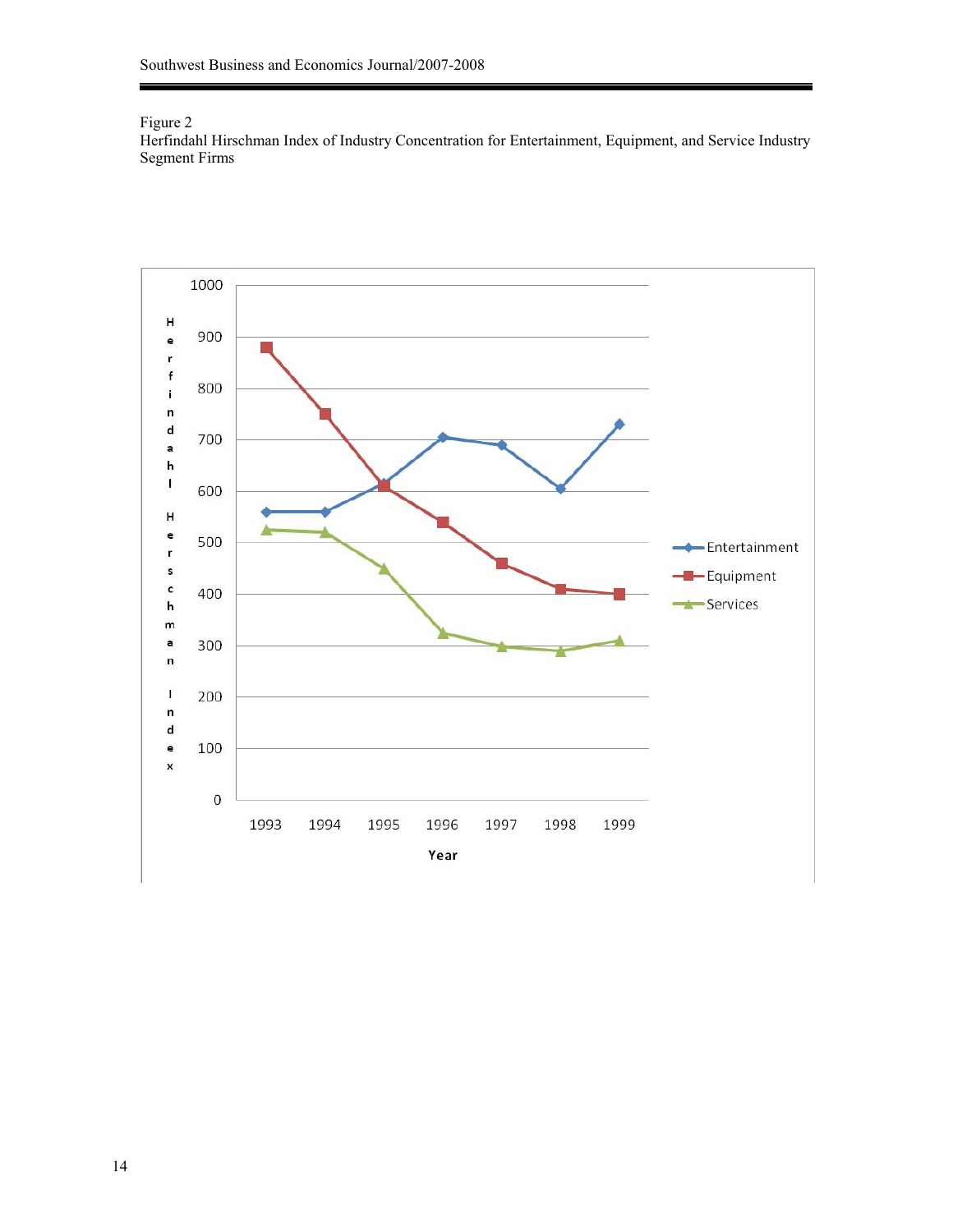| Value Line Telecommunications Industry, Segments, and Standard Industrial Classification (SIC) Codes |  |  |  |  |
|------------------------------------------------------------------------------------------------------|--|--|--|--|
|------------------------------------------------------------------------------------------------------|--|--|--|--|

| Value Line              |              |                                          | ${\bf N}$             | $\mathbf N$                        |
|-------------------------|--------------|------------------------------------------|-----------------------|------------------------------------|
| telecommunications      | <b>SIC</b>   | SIC industry name                        | (pre-                 | (post-                             |
| industry segment        | Code         |                                          | 1996)                 | 1996)                              |
|                         |              |                                          |                       |                                    |
| Cable                   | 4841         | Cable and other Pay Television           | $\boldsymbol{0}$      | 5                                  |
|                         |              |                                          |                       |                                    |
| Entertainment           | 2711         | Newspapers: Publishing                   | $\boldsymbol{0}$      | $\boldsymbol{0}$                   |
|                         | 4832         | Radio Broadcasting Stations              | $\overline{c}$        | 3                                  |
|                         | 4833<br>7812 | <b>Television Broadcasting Stations</b>  | 3<br>$\boldsymbol{0}$ | $\,8\,$<br>$\overline{\mathbf{3}}$ |
|                         |              | Motion Picture and Video Tape            |                       | 3                                  |
|                         | 7900         | Amusement and Recreational               | $\overline{c}$        |                                    |
| Equipment               | 3357         | Fiber Optic Cable                        | 3                     | 6                                  |
|                         | 3572         | <b>Computer Storage Devices</b>          | $\boldsymbol{0}$      | $\mathfrak{Z}$                     |
|                         | 3576         | <b>Computer Communications Equipment</b> | 0                     | $\overline{2}$                     |
|                         | 3661         | Telephone and Telegraph Apparatus        | 5                     | 12                                 |
|                         | 3663         | Radio and TV Broadcasting Equipment      | 8                     | 18                                 |
|                         | 3669         | <b>Communications Equipment</b>          | 0                     | $\boldsymbol{0}$                   |
|                         | 3674         | Semiconductors and Related               | 1                     | $\boldsymbol{0}$                   |
|                         | 7370         | Services, Computer Programming           | 3                     | 9                                  |
|                         | 7373         | Computer Integrated System Design        | $\mathbf{0}$          | $\boldsymbol{0}$                   |
| Service                 | 1623         | Power and Communication Transmission     | $\mathbf{0}$          | $\mathbf{0}$                       |
|                         | 4812         | Radio/Telephone Communications           | 10                    | 12                                 |
|                         | 4813         | Telephone Communications                 | 11                    | 15                                 |
|                         | 4899         | <b>Communications Services</b>           | $\boldsymbol{0}$      | $\boldsymbol{0}$                   |
|                         | 7359         | <b>Equipment Rental and Leasing</b>      | $\boldsymbol{0}$      | $\overline{2}$                     |
|                         | 7389         | <b>Business Services</b>                 | $\mathbf{0}$          | $\mathbf{0}$                       |
| <b>Wireless Network</b> | 3571         | <b>Electronic Computers</b>              | $\boldsymbol{0}$      | $\boldsymbol{0}$                   |
|                         | 3575         | <b>Computer Terminals</b>                | $\boldsymbol{0}$      | $\boldsymbol{0}$                   |
|                         | 7371         | <b>Computer Programming Services</b>     | $\boldsymbol{0}$      | 3                                  |
|                         | 7372         | Prepackaged Software                     | 0                     | $\boldsymbol{0}$                   |
|                         |              |                                          |                       |                                    |
| Other                   | 1623         | Water, Sewer, Pipeline Construction      | 1                     | 3                                  |
|                         | 3060         | Fabricated Rubber PDS, NEC               | $\boldsymbol{0}$      | 3                                  |
| Total                   |              |                                          | 49                    | 110                                |

j,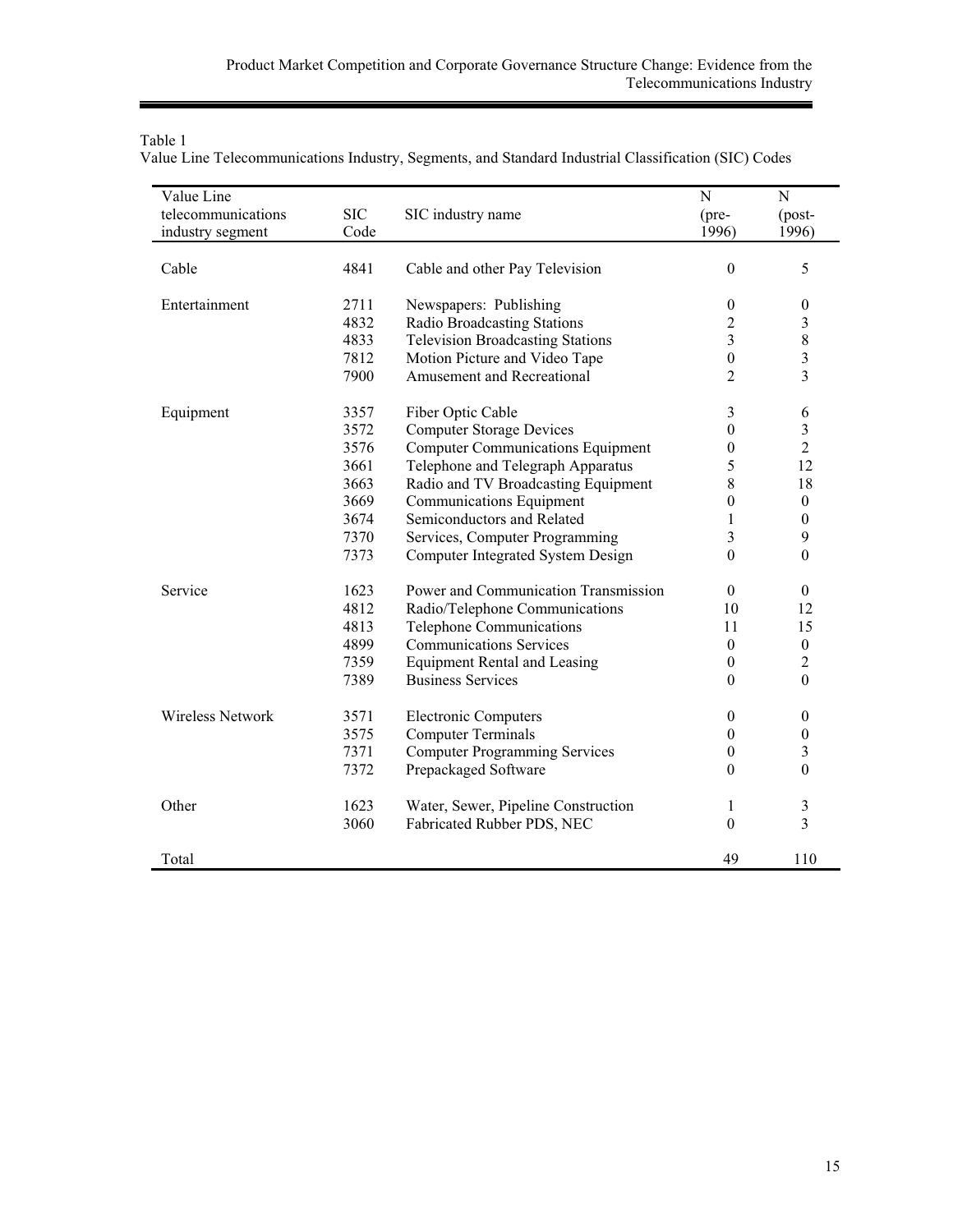| Variable               | Definition                                                                                                                       |
|------------------------|----------------------------------------------------------------------------------------------------------------------------------|
|                        | Governance Characteristics Variables (Govchar)                                                                                   |
| CEO ownership          | CEO ownership is the percent of CEO equity to total equity outstanding.                                                          |
| CEO options proportion | CEO options proportion is current year option grants to total CEO compensation.                                                  |
| Board size             | Board size is the number of directors on the board.                                                                              |
| Outside directors      | Outside directors is the proportion of outside directors on the board.                                                           |
|                        | Deregulation and Industry Variables                                                                                              |
| Dereg                  | Deregulation indicator variable, equal to one if the year is later than 1996, and zero otherwise.                                |
| Telecom                | Telecommunications firm indicator variable, equal to one for, and zero otherwise.                                                |
|                        | Control Variables                                                                                                                |
| Age                    | $CEO$ age is the age of the $CEO$ in years.                                                                                      |
| Size                   | Firm size is measured as the natural log of the market value of total assets, expressed in millions<br>of 1997 constant dollars. |
| Leverage               | Leverage is total debt scaled by the market value of firm assets.                                                                |
| <b>NTB</b>             | Growth opportunities are measured using the market to book ratio.                                                                |

Table 2<br>Variable Definitions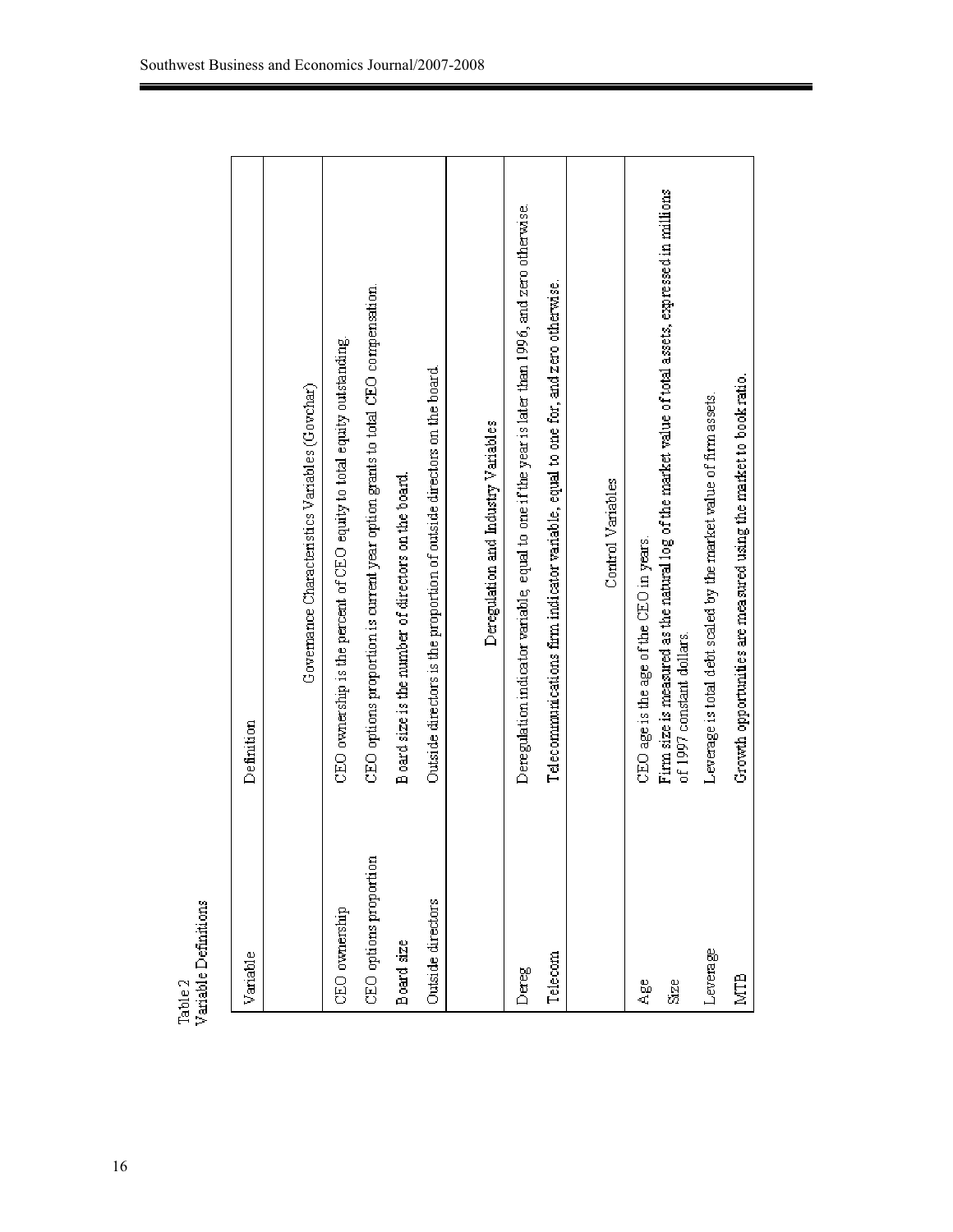Governance and Financial Characteristics of Sample Firms

Mean (median) governance and financial characteristics of sample firm-year observations are shown. The sample consists of telecommunications and prior performance- and size-matched industrial firms for the pre-1996 (1993 through 1995) and post-1996 (1997 through 1999) periods for which data are available in CRSP, Compustat, ExecuComp, and proxy statements in Lexis Nexis or Global Access. There are 62 telecommunications firm-year observations and 62 industrial firm-year observations for the pre-1996 period, and 123 telecommunications firm-year observations and 123 industrial firm-year observations for the post-1996 period. Numbers of observations are shown below means. Mean difference in differences tests are also reported. Statistical significance is shown in bold.

|                                     | Telecommunications firms   |                            | Industrial control firms |                         | Mean        |
|-------------------------------------|----------------------------|----------------------------|--------------------------|-------------------------|-------------|
|                                     | Pre-1996                   | Post-1996                  | Pre-1996                 | Post-1996               | difference  |
|                                     | (1)                        | (2)                        | (3)                      | (4)                     | (5)         |
|                                     |                            |                            |                          |                         |             |
| Panel A: Governance characteristics |                            |                            |                          |                         |             |
| CEO ownership                       | $0.027**$                  | $0.057**$                  | $0.020***$               | $0.053***$              | $-0.017$    |
|                                     | $(0.001)^{b}$              | $(.004)^{a}$               | $(0.003)$ <sup>b</sup>   | (0.007) <sup>a</sup>    | (0.2673)    |
| CEO options proportion              | $0.248***$                 | $0.425***$                 | 0.190                    | 0.260                   | $0.288***$  |
|                                     | $(0.102)$ ***              | $(0.481)$ *** <sup>c</sup> | (0.180)                  | $(0.211)$ <sup>c</sup>  | (0.0001)    |
| Board size                          | $11*$                      | $9*$                       | $10***$                  | $9***$                  | 2.118**     |
|                                     | $(11)$ ***                 | $(8)$ ***                  | $(10)**$                 | $(9)$ **                | (0.0013)    |
| Outside directors                   | 0.762                      | 0.703                      | $0.717***$               | $0.754***$              | 0.030       |
|                                     | $(0.786)$ ** b             | $(0.727)$ ** <sup>b</sup>  | $(0.750)*$               | $(0.778)*$ <sup>b</sup> | (0.1872)    |
| CEO age                             | 54                         | 54                         | 55                       | 57                      | $4**$       |
|                                     | (55)                       | $(56)^b$                   | (54)                     | $(57)^{b}$              | (0.0167)    |
|                                     |                            |                            |                          |                         |             |
| Panel B: Financial characteristics  |                            |                            |                          |                         |             |
| Size                                | 14,195***                  | 25,447***                  | 2,953***                 | 5,523***                | 25,246***   |
|                                     | $(2,776)$ <sup>c</sup>     | $(3,542)$ <sup>c</sup>     | $(937)$ <sup>c</sup>     | $(524)$ <sup>c</sup>    | (0.0001)    |
| Leverage                            | $0.228***$                 | $0.236***$                 | $0.240*$                 | $0.298*$                | $-0.155***$ |
|                                     | (0.204)                    | $(0.209)^{b}$              | $(0.237)^*$              | $(0.313)*$ <sup>b</sup> | (0.0001)    |
| <b>MTB</b>                          | $2.276***$                 | $3.492***$                 | 1.538*                   | 1.564*                  | 1.319***    |
|                                     | $(1.933)$ *** <sup>c</sup> | $(2.678)$ *** <sup>c</sup> | $(1.425)$ <sup>c</sup>   | $(1.337)$ <sup>c</sup>  | (0.0001)    |
| Stock returns                       | $0.361*$                   | $0.867*$                   | $0.095***$               | $0.089***$              | $0.730***$  |
|                                     | $(0.275)$ <sup>c</sup>     | $(0.412)$ <sup>c</sup>     | $(0.079)$ <sup>c</sup>   | $(0.008)$ <sup>c</sup>  | (0.0038)    |
| <b>ROA</b>                          | 0.065                      | 0.054                      | 0.054                    | 0.037                   | 0.016       |
|                                     | (0.062)                    | $(0.070)$ <sup>b</sup>     | $(0.060)*$               | $(0.038)*$ <sup>b</sup> | (0.2422)    |
|                                     |                            |                            |                          |                         |             |
| Panel C: Competition                |                            |                            |                          |                         |             |
| Herfindahl-Hirschman Index          | 41.842***                  | 39.930***                  | 115.246                  | 48.550                  | 16.620      |
|                                     | $(37.779)^{\circ}$         | $(12.301)$ <sup>c</sup>    | $(48.849)$ <sup>c</sup>  | $(44.880)$ <sup>c</sup> | (0.5226)    |
| Industry concentration ratio        | $0.642***$                 | $0.660***$                 | $0.782**$                | $0.761**$               | $-0.135***$ |
| (4 largest firms)                   | $(0.675)$ <sup>c</sup>     | $(0.754)$ <sup>c</sup>     | $(0.809)$ <sup>c</sup>   | $(0.783)$ <sup>c</sup>  | (0.0007)    |
| N                                   | 49                         | 110                        | 43                       | 102                     | 304         |

\*,\*\*,\*\*\* means (medians) differ for telecommunications firms, or for industrial firms, between the preand post-1996 periods, or significance of Pr>|t| for differences in differences means tests, at the 10

percent, 5 percent, or 1 percent level.<br>
<sup>a, b, c</sup> means (medians) differ for the pre-1996 period, or post-1996 period, between telecommunications and industrial firms, at the 10 percent, 5 percent, or 1 percent level.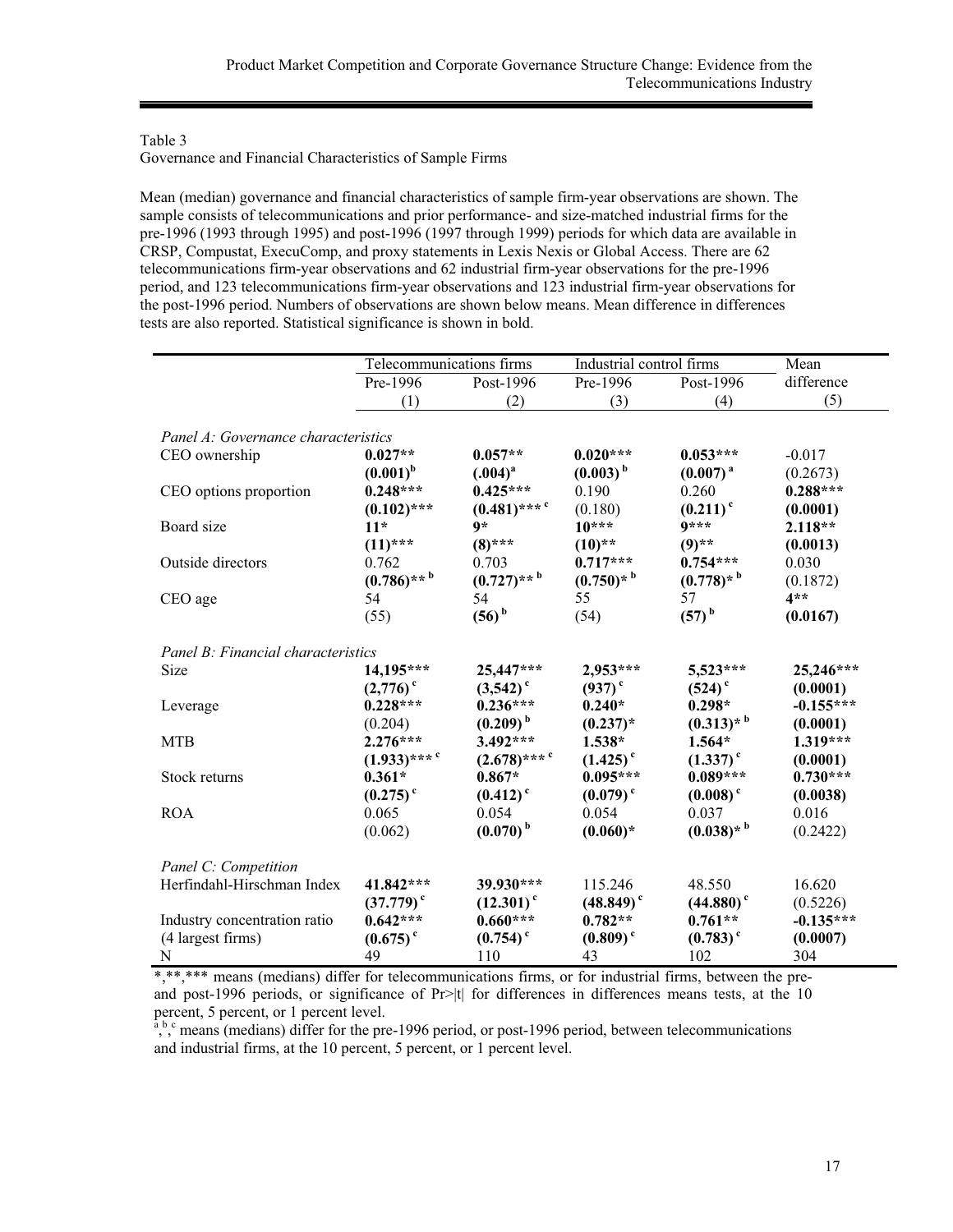Fixed Effects Regressions of Governance Structure Characteristics on Deregulation and Interaction Term

Governance structure characteristics are regressed on a deregulation dummy, interaction term, and controls. Regressions are two-way fixed effects for sample firms for the period 1993-1999, excluding 1996. Firm dummy variables are not reported. Deregulation is the time dummy variable in these regressions. t-statisics are below coefficients and p-values below F statistics.

|                                                              | <b>CEO</b> | CEO options | Board      | Outside   |
|--------------------------------------------------------------|------------|-------------|------------|-----------|
|                                                              | ownership  | proportion  | size       | directors |
|                                                              | (1)        | (2)         | (3)        | (4)       |
| Deregulation dummy $(\beta_1)$                               | $0.018**$  | 0.068       | $-0.049$   | $0.034*$  |
|                                                              | (3.81)     | (1.34)      | $(-1.64)$  | (2.30)    |
| Deregulation x telecom. $(\beta_2)$                          | $-0.014*$  | 0.046       | $-0.037$   | $-0.044*$ |
|                                                              | $(-2.33)$  | (0.68)      | $(-0.92)$  | $(-2.21)$ |
| Age                                                          | $-0.002$   | $-0.003$    | 0.019      | $-0.006$  |
|                                                              | $(-0.66)$  | $(-0.07)$   | (0.84)     | $(-0.52)$ |
| Age squared                                                  | 0.000      | 0.000       | $-0.002$   | 0.000     |
|                                                              | (1.26)     | (0.16)      | $(-0.87)$  | (0.60)    |
| Log of firm size                                             | $-0.012**$ | $-0.003$    | $0.085**$  | 0.009     |
|                                                              | $(-4.03)$  | $(-0.08)$   | (4.28)     | (0.86)    |
| Leverage                                                     | 0.002      | 0.045       | 0.123      | 0.056     |
|                                                              | (0.016)    | (0.36)      | (1.68)     | (1.54)    |
| <b>MTB</b>                                                   | 0.001      | 0.013       | 0.008      | $0.008**$ |
|                                                              | (1.28)     | (1.34)      | (1.41)     | (2.98)    |
| F-test on H <sub>0</sub> : $\beta_1 + \beta_2 = 0$ (p-value) | 0.004      | $0.114*$    | $-0.086**$ | $-0.010$  |
|                                                              | (0.498)    | (0.037)     | (0.008)    | (0.551)   |
| N                                                            | 333        | 333         | 333        | 333       |
| R squared                                                    | 0.96       | 0.56        | 0.89       | 0.82      |
| F                                                            | 62.66      | 2.88        | 10.44      | 10.74     |
| p-value                                                      | (0.001)    | (0.001)     | (0.001)    | (0.001)   |

\*,\*\* p-values in bold are significantly different from zero at the 5 percent, 1 percent level.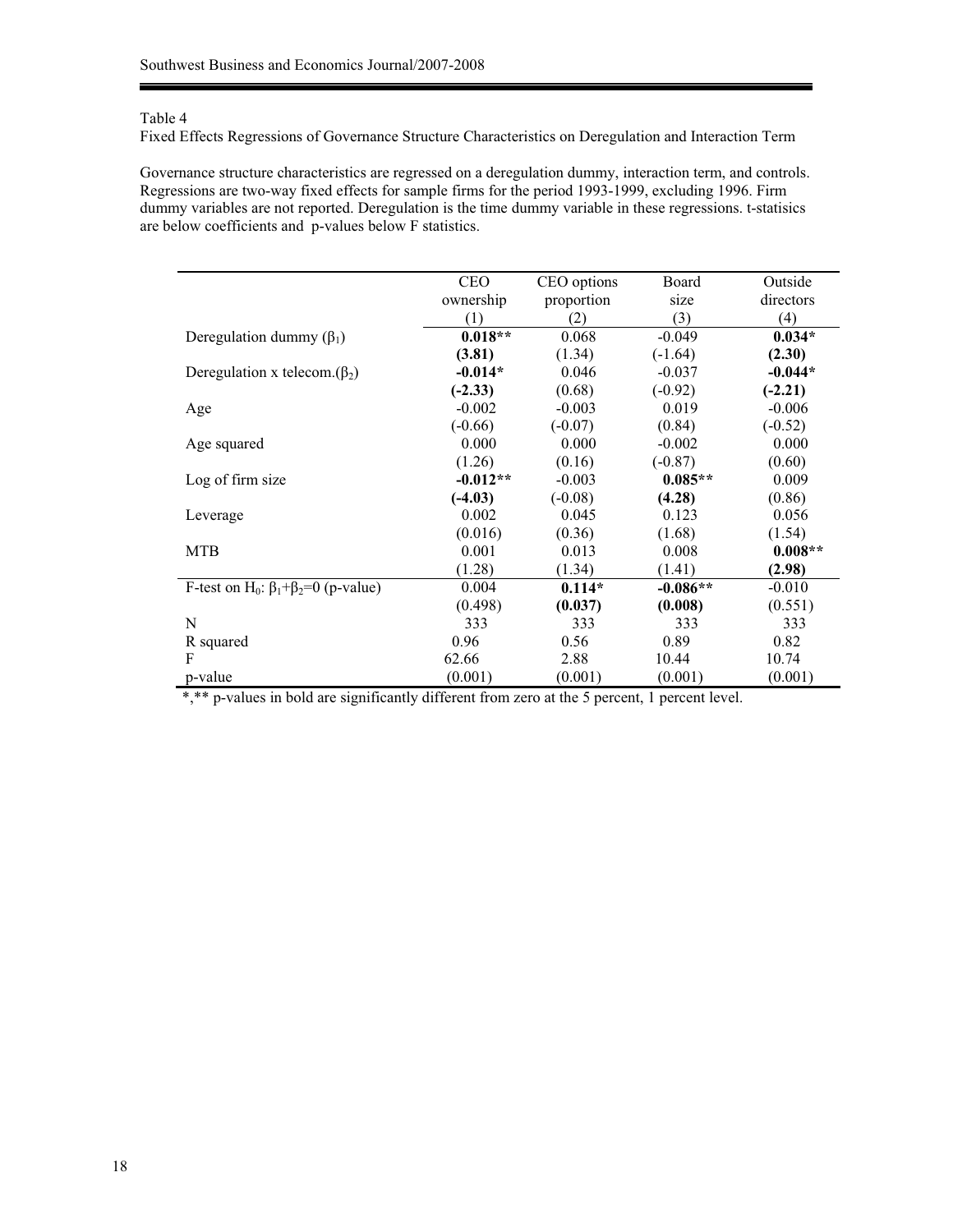| Mean (median) governance and financial characteristics of sample firm year observations are shown. CEO total pay<br>and CEO options grants are reported in thousands of 1997 dollars. Stock returns are one-year holding period stock<br>interest, taxes, depreciation, and amortization, all scaled by total assets. Other variable definitions are provided in<br>returns net of value-weighted stock market returns. Return on assets is the three-year average of earnings before<br>Table 2. Numbers of observations are shown below means |                 |                                                    |              |               |              |                         |
|-------------------------------------------------------------------------------------------------------------------------------------------------------------------------------------------------------------------------------------------------------------------------------------------------------------------------------------------------------------------------------------------------------------------------------------------------------------------------------------------------------------------------------------------------|-----------------|----------------------------------------------------|--------------|---------------|--------------|-------------------------|
|                                                                                                                                                                                                                                                                                                                                                                                                                                                                                                                                                 | Entertainment   |                                                    |              | Equipment     | Service      |                         |
|                                                                                                                                                                                                                                                                                                                                                                                                                                                                                                                                                 | Pre-1996        | Post-1996                                          | Pre-1996     | Post-1996     | Pre-1996     | Post-1996               |
|                                                                                                                                                                                                                                                                                                                                                                                                                                                                                                                                                 | €               | ල                                                  | €            | E             | ⊙            | €                       |
| Panel A: Governance characteristics                                                                                                                                                                                                                                                                                                                                                                                                                                                                                                             |                 |                                                    |              |               |              |                         |
| $CEO$ ownership                                                                                                                                                                                                                                                                                                                                                                                                                                                                                                                                 | $0.050**$       | $0.187**$                                          | $0.030**$    | $0.033**$     | 0.007        | 0.010                   |
|                                                                                                                                                                                                                                                                                                                                                                                                                                                                                                                                                 | $(0.021)^*$     | $(0.145)$ *                                        | (0.006)      | $(0.007)$     | (0.000)      | (0.000)                 |
| CEO options                                                                                                                                                                                                                                                                                                                                                                                                                                                                                                                                     | 0.294           | 0.279                                              | $0.215**$    | $0.502**$     | $0.309**$    | $0.424**$               |
| proportion                                                                                                                                                                                                                                                                                                                                                                                                                                                                                                                                      | (0.000)         | (0.000)                                            | $(0.047)$ ** | $(0.550)$ **  | (0.293)      | (0.350)                 |
| Board size                                                                                                                                                                                                                                                                                                                                                                                                                                                                                                                                      | 9.750           | 8.958                                              | 9.321        | 7.844         | 13.161       | 12.021                  |
|                                                                                                                                                                                                                                                                                                                                                                                                                                                                                                                                                 | $\frac{6}{5}$   | ම                                                  | ້            | έ             | $(14)^*$     | à                       |
| Outside directors                                                                                                                                                                                                                                                                                                                                                                                                                                                                                                                               | 0.620           | 0.657                                              | $0.790**$    | $0.747**$     | 0.782        | 0.762                   |
|                                                                                                                                                                                                                                                                                                                                                                                                                                                                                                                                                 | (0.667)         | (0.714)                                            | (0.789)      | (0.750)       | (0.833)      | (0.762)                 |
| CEO age                                                                                                                                                                                                                                                                                                                                                                                                                                                                                                                                         | 50              |                                                    | \$5*         | $\frac{1}{2}$ | S,           | S,                      |
|                                                                                                                                                                                                                                                                                                                                                                                                                                                                                                                                                 | සි              | 56                                                 | SS)          | 36)           | ડિ           | S)                      |
| Panel B: Financial characteristics                                                                                                                                                                                                                                                                                                                                                                                                                                                                                                              |                 |                                                    |              |               |              |                         |
| Size                                                                                                                                                                                                                                                                                                                                                                                                                                                                                                                                            | $14,899*$       | $28,241*$                                          | 6,599        | 14,683        | 34,148*      | $60,520*$               |
|                                                                                                                                                                                                                                                                                                                                                                                                                                                                                                                                                 | (2, 890)        | (4,202)                                            | (1,471)      | (1,499)       | (22, 164)    | (34,911)                |
| Leverage                                                                                                                                                                                                                                                                                                                                                                                                                                                                                                                                        | 0.268           | 0.262                                              | $0.094**$    | $0.100^{**}$  | 0.300        | 0.386                   |
|                                                                                                                                                                                                                                                                                                                                                                                                                                                                                                                                                 | (0.217)         | (0.256)                                            | (0.100)      | (0.019)       | (0.335)      | (0.355)                 |
| <b>NTB</b>                                                                                                                                                                                                                                                                                                                                                                                                                                                                                                                                      | $2.608*$        | 5.750*                                             | 3.403        | 4.318         | $1.695**$    | $2.405**$               |
|                                                                                                                                                                                                                                                                                                                                                                                                                                                                                                                                                 | (2.123)         | (2.805)                                            | (3.323)      | (3.010)       | $1.644$ )**  | $(2.285)$ <sup>**</sup> |
| Stock returns                                                                                                                                                                                                                                                                                                                                                                                                                                                                                                                                   | $0.267*$        | $0.758*$                                           | 0.729        | 0.557         | 0.220        | 1.249                   |
|                                                                                                                                                                                                                                                                                                                                                                                                                                                                                                                                                 | (0.117)         | (0.451)                                            | (0.698)      | (0.156)       | $(0.186)$ ** | $(0.497)$ **            |
| <b>ROA</b>                                                                                                                                                                                                                                                                                                                                                                                                                                                                                                                                      | 0.023           | 0.015                                              | $0.103**$    | $0.053**$     | 0.052        | 0.031                   |
|                                                                                                                                                                                                                                                                                                                                                                                                                                                                                                                                                 | (0.017)         | (0.027)                                            | (0.092)      | (0.085)       | (0.059)      | (0.054)                 |
|                                                                                                                                                                                                                                                                                                                                                                                                                                                                                                                                                 | $\overline{12}$ | 乌                                                  | ≋            | Z             | 31           | A,                      |
| *,** medians differ for the pre-1996 from the                                                                                                                                                                                                                                                                                                                                                                                                                                                                                                   |                 | post-1996 period at the 5 percent, 1 percent level |              |               |              |                         |

19